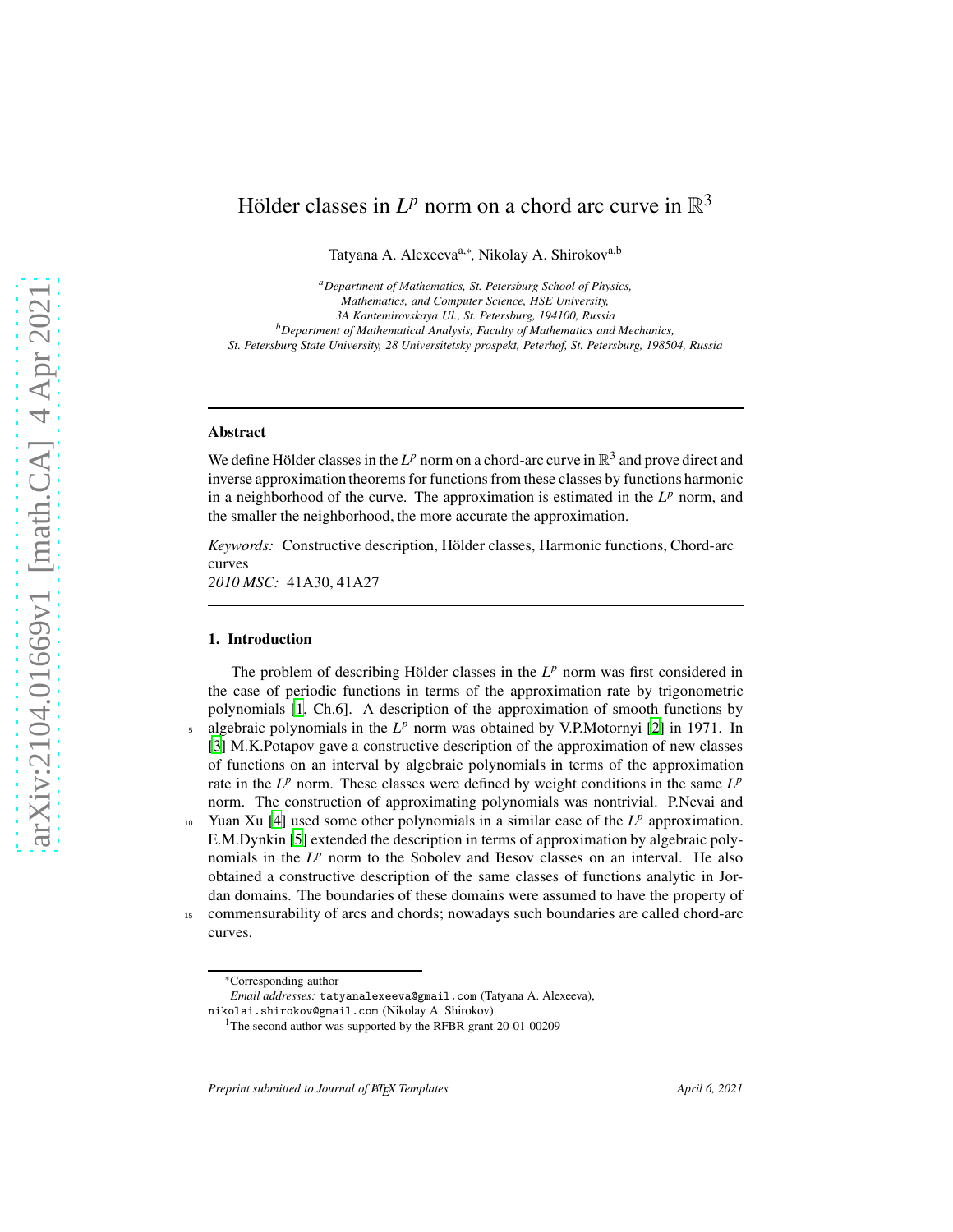In E.M. Dynkin's description of the approximation in a domain, as well as in the statements of the results concerning a constructive description of classes of functions on an interval, the  $L^p$  norm approximation scales connected with a conformal map

- <sup>20</sup> from the exterior of a domain or an interval to the exterior of the unit disc were applied. However, if we want to get a constructive description of functional classes on a curve in  $\mathbb{R}^3$ , we cannot use constructions similar to those used in the case of the complex plane. Besides, the problem of a constructive description of functional classes on a nonclosed curve in terms of uniform approximation by polynomials has features different from
- <sup>25</sup> those encountered in the description of functions analytic in Jordan domains. In the case of the approximation in the uniform norm, V.V.Andrievskii [\[6\]](#page-17-5) used estimates for polynomial approximation rate and for the derivatives of approximating polynomials and obtained a constructive description of the classes of smooth functions defined on a nonclosed chord-arc curve in the plane.
- <sup>30</sup> In the paper [\[7\]](#page-17-6), the authors used an approach based on the estimation of the approximation rate and the gradient of the approximating function, which allowed them to get a constructive description of Hölder type classes of functions defined on a nonclosed chord-arc curve in  $\mathbb{R}^3$ . Approximations were obtained by functions harmonic in a neighborhood of the curve. The neighborhoods were compressed to obtain a better
- <sup>35</sup> approximation. For plane domains, a constructive description of functional classes by means of the approximation by harmonic polynomials was obtained by V.V.Andrievskii [\[8](#page-17-7)].

In the present paper, we consider the approximation rate in the  $L^p$  norm for functions that are defined on a chord-arc curve in  $\mathbb{R}^3$  and belong to the classes that can be  $40$  named Hölder in the  $L^p$  norm. As approximating functions we take the same harmonic

- functions defined in compressing neighborhoods of the curve that were used for uniform approximation in [\[7](#page-17-6)]. The theorem on a possible approximation rate is proved for a narrower class of functions than the theorem on the smoothness of a function approximated with the above-mentioned rate.
- <sup>45</sup> The paper is organized as follows. Sec[.2](#page-1-0) contains main definitions and statement of main results. In Sec[.3](#page-3-0) we prove Theore[m2](#page-2-0) saying that a function approximated with a certain rate is smooth in the  $L^p$  norm. In Sec[.4](#page-3-1) we construct a special continuation of a function defined on a curve to the entire  $\mathbb{R}^3$ . In Sec[.5](#page-7-0) we construct the approximating functions. In Se[c6](#page-9-0) we prove Theore[m1](#page-2-1) on a possible approximation rate. Sec[.7](#page-16-0) is a conclusion section.

#### <span id="page-1-0"></span>2. Definitions and statement of main results

Let *L* be a nonclosed curve in  $\mathbb{R}^3$  with the endpoints *A* and *B*. We say that *L* is *b*-chord-arc, where  $b \ge 1$ , if for all  $M_1, M_2 \in L$ ,  $M_1 \ne M_2$ , the arc  $\gamma(M_1, M_2) \subset L$ with the endpoints  $M_1$  and  $M_2$  satisfies the inequality  $|\gamma(M_1,M_2)| \le b ||M_1M_2||$ , where  $|\gamma(M_1, M_2)|$  means the length of  $\gamma(M_1, M_2)$ . Denote  $B_r(M) = \{ N \in \mathbb{R}^3 : ||MN|| < r \}$ and  $\bar{B}_r(M) = \{ N \in \mathbb{R}^3 : ||MN|| \leq r \}$ . For a function *f* defined on *L* we put

$$
\Delta^* f(M,r) = \sup_{N \in \bar{B}_r(M) \cap L} |f(N) - f(M)|, M \in L.
$$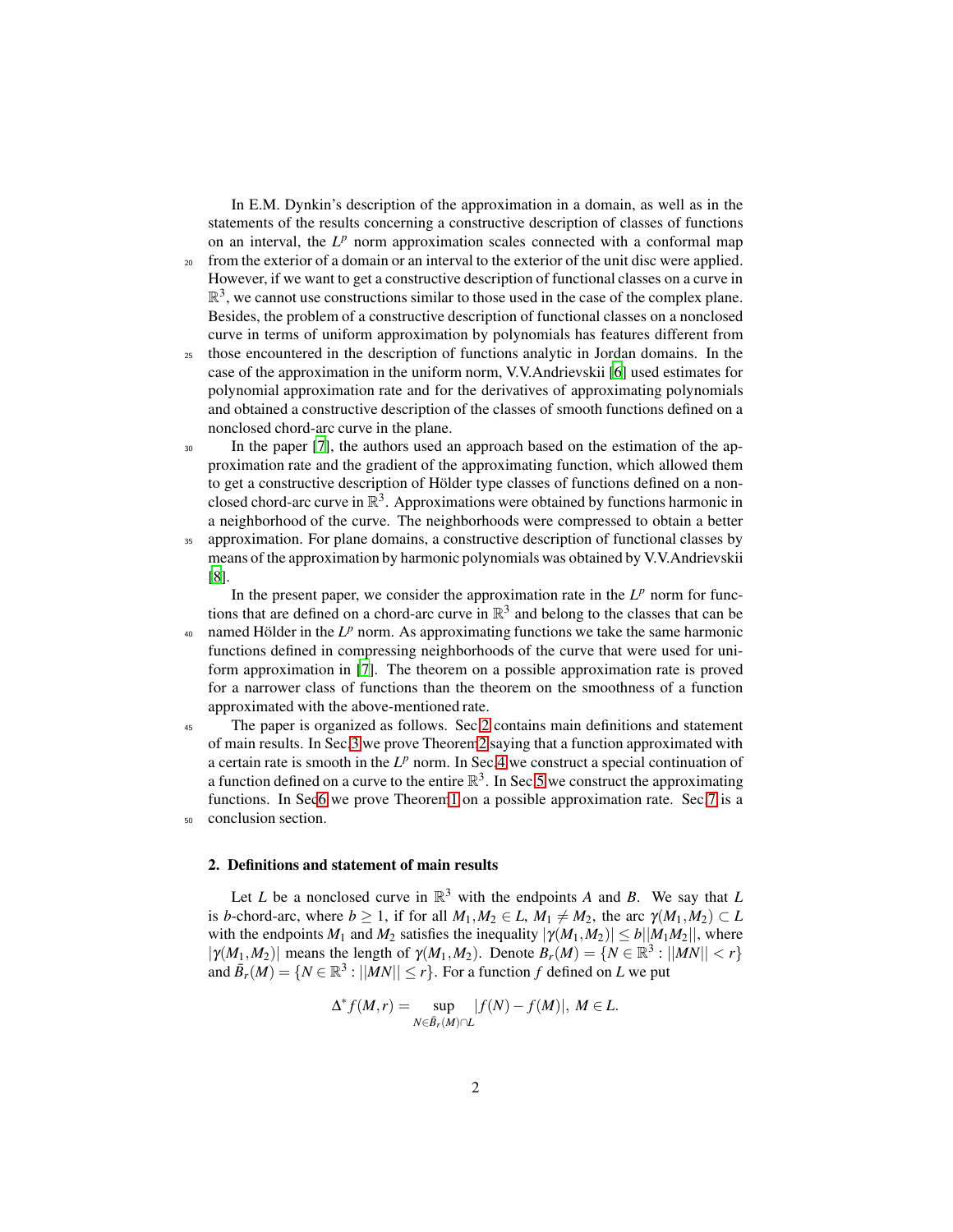For  $0 < \alpha < 1$  we denote by  $\Lambda_p^{\alpha}(L)$  the space of all functions defined on  $L$  and satisfying the condition 1

<span id="page-2-2"></span>
$$
\sup_{0 < r < |L|} \left( \int\limits_L \left( \frac{\Delta^* f(M, r)}{r^{\alpha}} \right)^p dm_1(M) \right)^{\frac{1}{p}} < \infty,\tag{1}
$$

where  $m_1(M)$  is the curve length on *L*. Let  $\Lambda_p^{\alpha_0}(L)$  be the subspace of  $\Lambda_p^{\alpha}(L)$  consisting of the functions for which condition [\(1\)](#page-2-2) is fulfilled and for some  $\varepsilon = \varepsilon(f) > 0$  and  $c = c(f) > 0$  the following inequality is valid:

<span id="page-2-5"></span>
$$
\Delta^* f(M, r) \le c \left(\frac{r}{R}\right)^{\varepsilon} \Delta^* f(N, R), \tag{2}
$$

where  $0 < r \le R$ ,  $||MN|| \le R$ ,  $M, N \in L$ . Let  $\Lambda^{\alpha}$  be the space of functions f on L for which

$$
\Delta^* f(M, r) \le c r^{\alpha}, M \in L, \text{ and } c = c(f).
$$

Let  $\Omega_{\delta} = \cup$ *M*∈*L*  $B_{\delta}(M)$  and let  $H(\Omega_{\delta})$  be the set of functions harmonic in  $\Omega_{\delta}$ . For  $v \in$  $H(\Omega_{\delta})$  we put

grad 
$$
\frac{\ast}{\delta}v(M) = \max_{N \leq \overline{B}_{\frac{\delta}{2}}(M)} |\text{grad } v(N)|
$$
,

and for a function *F* defined on *L* we put

<span id="page-2-3"></span><span id="page-2-1"></span>
$$
\max_{\delta} F(M) = \sup_{N \in \bar{B}_{\delta}(M) \cap L} |F(N)|.
$$

The following statements are valid.

**Theorem 1.** Let  $f \in \Lambda_p^{\alpha_0}(L)$ ,  $0 < \alpha < 1$ ,  $p > 1/\alpha$ . Then  $f \in \Lambda^{\alpha - \frac{1}{p}}(L)$  and there is a  $constant$   $c$   $=$   $c(f)$   $>$   $0$  such that for each  $0$   $<$   $\delta$   $<$   $|L|$  there exists a function  $v_{\delta}$   $\in$   $H(\Omega_{\delta})$ *for which the following inequalities are valid:*

$$
\left(\int_{L} \left(\frac{\max_{\delta} (f(M) - \nu_{\delta}(M))}{\delta^{\alpha}}\right)^{p} dm_{1}(M)\right)^{\frac{1}{p}} \leq c \tag{3}
$$

<span id="page-2-4"></span>*and*

$$
\left(\int \left(\delta^{1-\alpha}\mathrm{grad}\,_{\delta}^* \, \nu_{\delta}(M)\right)^p \, dm_1(M)\right)^{\frac{1}{p}} \leq c. \tag{4}
$$

<span id="page-2-0"></span>If a function  $f$  can be approximated so that conditions [\(3\)](#page-2-3) and [\(4\)](#page-2-4) are satisfied, then  $f \in \Lambda_p^{\alpha}(L)$ .

**55 Theorem 2.** Let  $f \in C(L)$  and for  $0 < \delta \leq 2|L|$  there exist functions  $v_{\delta} \in H(\Omega_{\delta})$  sat*isfying conditions* [\(3\)](#page-2-3) *and* [\(4\)](#page-2-4)*, where*  $0 < \alpha < 1$  *and*  $p > 1/\alpha$ *. Then*  $f \in \Lambda_p^{\alpha}(L)$ *.*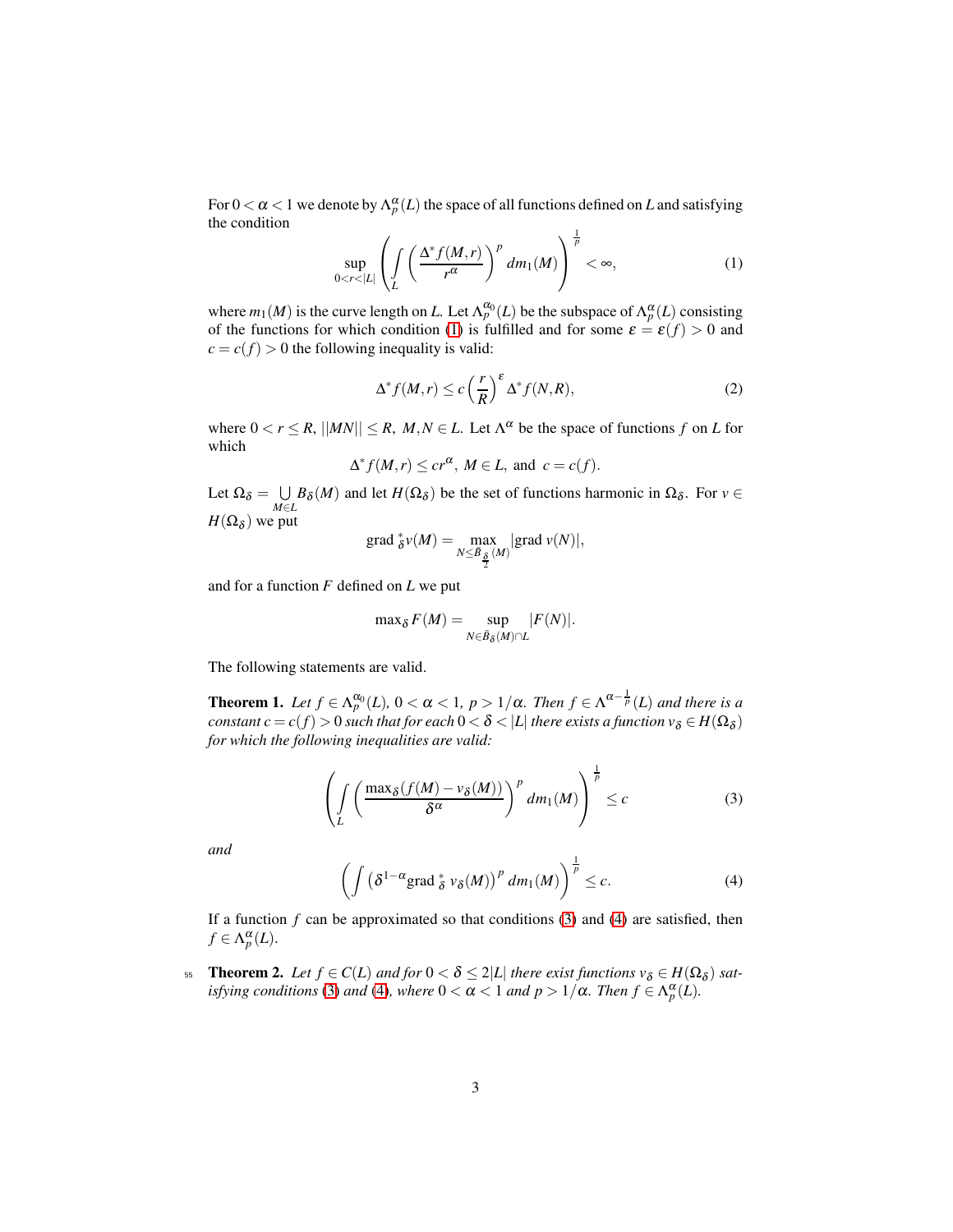#### <span id="page-3-0"></span>3. Proof of Theorem [2](#page-2-5)

Let  $N(M)$  be a function measurable with respect to the  $m_1$ -Lebesgue measure on *L*  $|\mathcal{M}\times\mathcal{M}| \leq r, 0 < r \leq |L|.$  We choose  $c_1 > 2$  such that  $[M, N(M)] \subset \Omega_{\frac{c_1 r}{L}}(L)$ for  $M \in L$  and  $0 < r \leq |L|$ . Since *L* is a *b*-chord-arc curve, such a choice is possible and is described in detail in [\[7\]](#page-17-6). Denote by  $v(M)$  a unit vector parallel to the vector  $\overline{MN}(M)$  if  $n(M) \neq M$ ; the vector  $V(M)$  is undefined if  $N(M) = M$ . We put  $\delta = c_1 r$  and choose a function  $v_{\delta} \in H(\Omega_{\delta}(L))$  satisfying conditions [\(3\)](#page-2-3) and [\(4\)](#page-2-4). Then we have

$$
f(N(M)) - f(M) = (f(N(M)) - v_{\delta}(N(M))) - (f(M) - v_{\delta}(M)) + v_{\delta}(N(M)) - v_{\delta}(M)
$$
  

$$
= ((f(N(M)) - v_{\delta}(M)) - (f(M) - v_{\delta}(M)) + \int_{0}^{||MN(M)||} v'_{\delta V(M)}(M + tV(M)) dt,
$$
  
(5)

where  $v'_{\delta V(M)}(M + tV(M))$  is the directional derivative along the vector  $V(M)$ . Now [\(5\)](#page-3-2) implies the estimate

<span id="page-3-4"></span><span id="page-3-3"></span><span id="page-3-2"></span>
$$
|f(N(M)) - f(M)| \le \max_{\delta} (f(M) - v_{\delta}(M)) + \max_{\delta} (f(M) - v_{\delta}(M))
$$
  
+||MN(M)||grad  $\frac{\delta}{\delta}v(M) \le 2 \max_{\delta} (f(M) - v_{\delta}(M)) + \delta \text{grad } \frac{\delta}{\delta}v(M).$  (6)

From [\(6\)](#page-3-3) we obtain that

$$
\left(\int_{L} \left| \frac{f(N(M)) - f(M)}{r^{\alpha}} \right|^{p} dm_{1}(M) \right)^{\frac{1}{p}} \leq c \left(\int_{L} \left( \frac{\max_{\delta} (f(M) - v_{\delta}(M))}{\delta^{\alpha}} \right)^{p} dm_{1}(M) \right)^{\frac{1}{p}} + \left(\int_{L} (\delta^{1-\alpha} \operatorname{grad}_{\delta}^{*} v(M))^{p} dm_{1}(M))^{\frac{1}{p}} \right) \leq c',
$$
\n(7)

where the constant  $c'$  does not depend on the choice of  $N(M)$  and  $r > 0$ . Due to an arbitrary choice of the function  $N(M)$  satisfying the condition  $||MN(M)|| \leq r$ , estimate <sup>60</sup> [\(7\)](#page-3-4) implies [\(1\)](#page-2-2). Theorem 2 is proved.

## <span id="page-3-6"></span><span id="page-3-1"></span>4. Pseudoharmonic continuation of the function f

**Proposition 1.** Let f be a function satisfying [\(1\)](#page-2-2). Then  $f \in \Lambda^{\alpha - \frac{1}{p}}(L)$ .

PROOF. Let  $M_1, M_2 \in L$  be such that the point *M* lies on the curve  $\gamma(M_1, M_2)$ ,  $|\gamma(M_1,M)| = |\gamma(M,M_2)| = r$ ,  $0 < r < L$ , and  $M_1 = A$  if  $|\gamma(A,M)| < r$  and  $M_2 = B$ if  $|\gamma(M, B)| < r$ . Then  $||M_1M|| \leq r$  and  $||MM_2|| \leq r$ . Notice that for  $N \in \gamma(M_1, M_2)$  we have the inequality  $\Delta^* f(M,r) \leq 2\Delta^* f(N,2r)$ . Therefore,

<span id="page-3-5"></span>
$$
\int_{\gamma(M_1,M_2)} \left(\frac{\Delta^* f(M,r)}{(2r)^\alpha}\right)^p dm_1(N) \leq \int_{\gamma(M_1,M_2)} \left(\frac{2\Delta^* f(N,2r)}{(2r)^\alpha}\right)^p dm_1(N)
$$
\n
$$
\leq \int_{L} \left(\frac{2\Delta^* f(N,2r)}{(2r)^\alpha}\right)^p dm_1(N) \leq c,
$$
\n(8)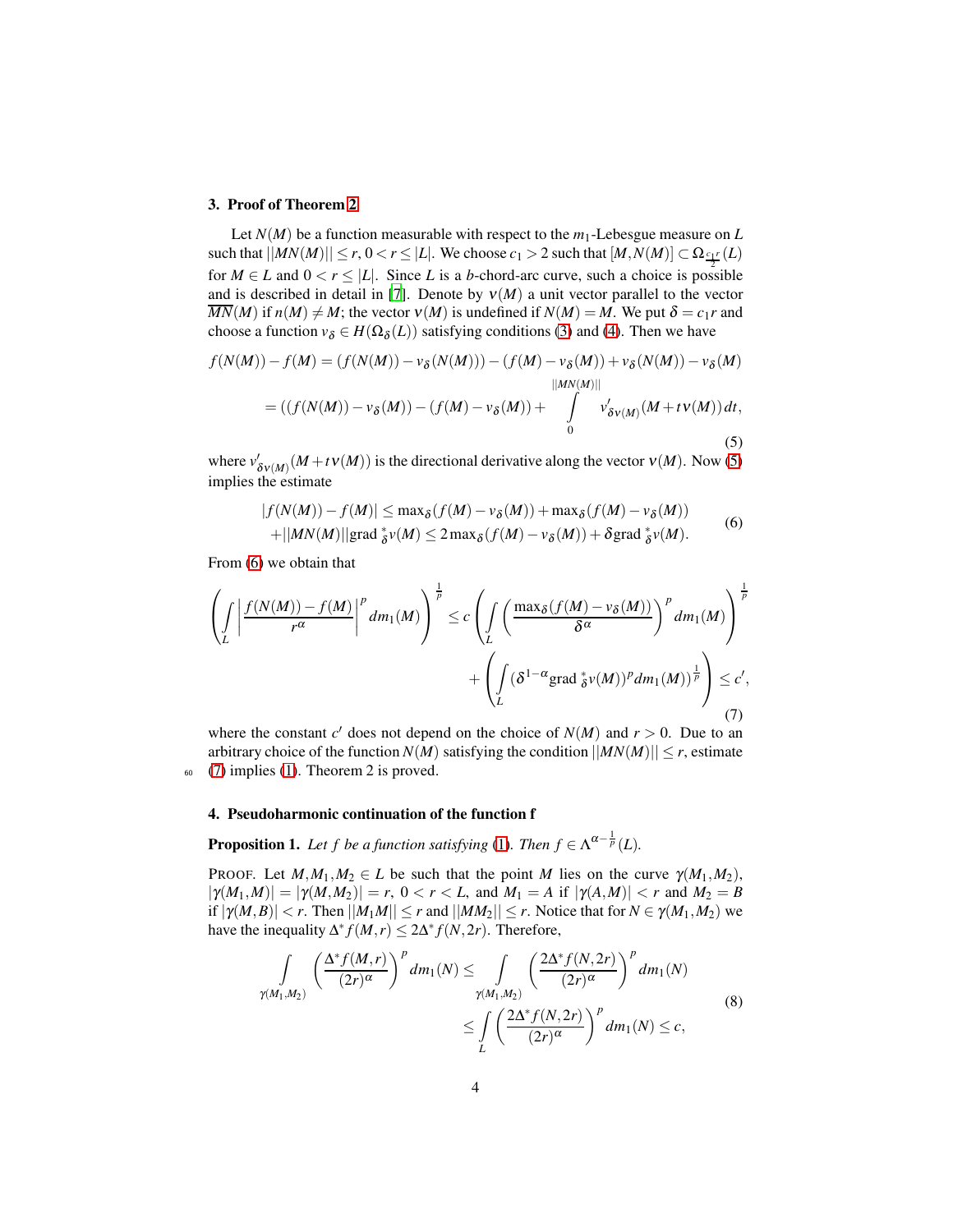where the constant  $c$  does not depend on  $r$ . From  $(8)$  we obtain

$$
r^{1-\alpha p}(\Delta_* f(M,r))^p \leq c', \, \Delta^* f(M,r) \leq c'^{\frac{1}{p}} r^{\alpha-\frac{1}{p}},
$$

which proves the inclusion  $f \in \Lambda^{\alpha - \frac{1}{p}}(L)$ .

Let us construct a continuation of  $f$  to the entire space  $\mathbb{R}^3$  in the same way as in [\[7\]](#page-17-6). Let  $n \geq 1$ . We subdivide the curve *L* into  $2^n$  parts of equal length by the points  $M_{kn}$ , where  $M_{0n} = A$ ,  $M_{2^n,n} = B$ ,  $\gamma(M_{0n}, M_{kn}) \subset \gamma(M_{0n}, M_{k+1,n})$ ,  $1 \leq k \leq 2^n - 1$ . Let

$$
\Lambda_n = |\gamma(M_{kn}, M_{k+1,n})| = 2^{-n}|L|, \ \Omega_n = \Omega_n^* \setminus \Omega_{n+1}^*, \ \omega_{0n} = B_{2\Lambda_n}(M_{0n}) \cap \Omega_n,
$$
  

$$
\omega_{kn} = (B_{2\Lambda_n}(M_{kn}) \cap \Omega_n) \setminus \bigcup_{v=0}^{k-1} B_{2\Lambda_n}(M_{vn}), 1 \leq k \leq 2^n.
$$

The set  $\{\omega_{kn}\}\$  may be empty for some *k* and *n*. For  $M \notin L$  we put

$$
f_1 = \begin{cases} f(M_{kn}), & M \in \omega_{kn}, \\ 0, & M \in \mathbb{R}^3 \setminus \bigcup_{n=0}^{\infty} \Omega_n^* . \end{cases} \tag{9}
$$

Denote  $d(M) = dist(M, L)$  for  $M \in \mathbb{R}^3 \setminus L$ . We will use the following statement proved <sup>65</sup> in [\[7](#page-17-6)] (another construction is given in [\[9,](#page-17-8) Ch.6]

<span id="page-4-0"></span>**Proposition 2.** There exists a function  $d_0(M) \in C^2(\mathbb{R}^3 \setminus L)$  with the following proper*ties:*

$$
c_2 d(M) \le d_0(M) \le \frac{1}{16} d(M),\tag{10}
$$

$$
||\text{grad } d_0(M)|| \le c_3, M \in \mathbb{R}^3 \setminus L,\tag{11}
$$

$$
||\text{grad}^2 d_0(M)|| \le c_4 d^{-1}(M),\tag{12}
$$

<span id="page-4-1"></span>*where the constants*  $c_2$ ,  $c_3$ ,  $c_4$  *in* [\(10\)](#page-4-0) – [\(12\)](#page-4-1) *depend on b.* 

<span id="page-4-3"></span>Now we put

<span id="page-4-2"></span>
$$
f_2(M) = \frac{1}{|B_{d_0(M)}(M)|} \int_{B_{d_0(M)}(M)} f_1(K) dm_3(K), \tag{13}
$$

$$
f_0(M) = \frac{1}{|B_{d_0(M)}(M)|} \int_{B_{d_0}(M)} f_2(K) dm_3(K).
$$
 (14)

<span id="page-4-4"></span>In formulas [\(13\)](#page-4-2) and [\(14\)](#page-4-3),  $|B_{d_0(M)}(M)|$  means the three-dimensional measure of the ball  $B_{d_0(M)}(M)$ . The construction of the functions *f*, *f*<sub>1</sub>, *f*<sub>2</sub> and a reasoning similar to that in [\[7\]](#page-17-6), which uses properties [\(10\)](#page-4-0) – [\(12\)](#page-4-1) of the function  $d_0(M)$ , imply the following <sup>70</sup> result.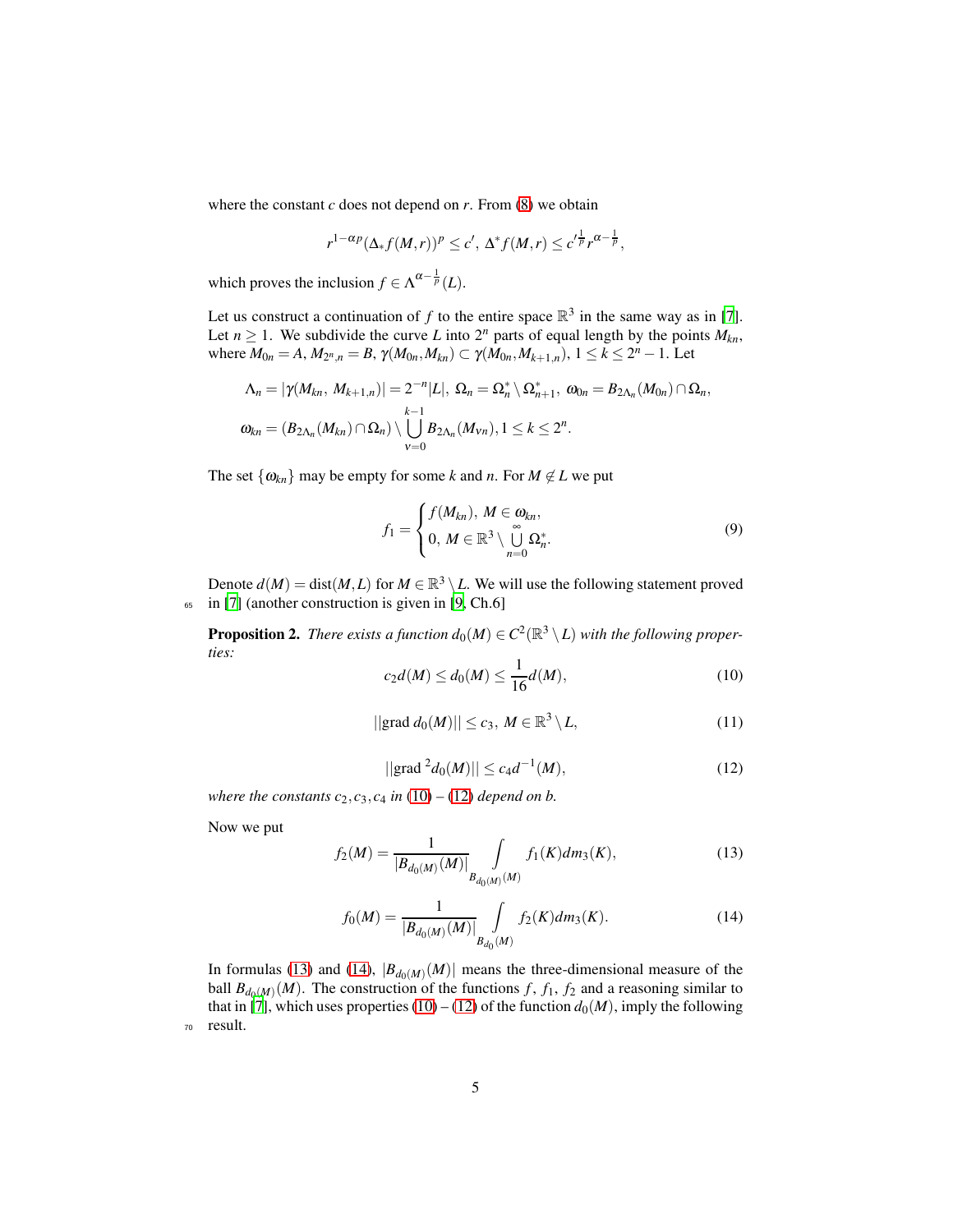**Lemma 1.** *There exists an absolute constant c<sub>5</sub> such that for*  $M \in B_{2\Lambda_n}(M_0)$ ,  $M_0 \in L$ , *the following estimates are valid:*

<span id="page-5-0"></span>
$$
||grad f_0(M)|| \le c\Lambda_n^{-1} \Delta^* f(M_0, c_5 \text{dist}(M, L)), \qquad (15)
$$

$$
||grad2f0(M)|| \le c\Lambda_n^{-2}\Delta^* f(M_0, c_5dist(M, L)),
$$
\n(16)

<span id="page-5-1"></span>*where the constant c in* [\(15\)](#page-5-0)*,* (16*) depends on f and the constant*  $c_5$  *depends on b.* 

Notice that under conditions of Lemma 1, estimate [\(15\)](#page-5-0) and Proposition 1 yield the estimate

$$
||\text{grad } f_0(M)|| \leq c \text{dist}^{\alpha - \frac{1}{p}-1}(M,L).
$$

Let  $n \ge 2$ ,  $m \ge n$ ,  $0 \le k_0 \le 2^n$ ,  $k_1 = \max(k_0 - 2, 0)$ ,  $k_2 = \min(k_0 + 2, 2^n)$ . We put

$$
\Omega_m^*(2^{m-n}k_1, 2^{m-n}k_2) = \bigcup_{2^{m-n}k_1}^{2^{m-n}k_2} \bar{B}_{\Lambda_m}(M_{jm}).
$$
\n(17)

For  $M \in \Omega_m^*(2^{m-n}k_1, 2^{m-n}k_2)$  we define

<span id="page-5-2"></span>
$$
\tilde{d}(M) = \min_{N \in \gamma(M_{2^{m-n}k_1,m}, M_{2^{m-n}k_2,m})} ||MN||. \tag{18}
$$

<span id="page-5-3"></span>Let  $N(M) \in \gamma(M_{2^{m-n}k_1,m}, M_{2^{m-n}k_2,m})$  be any point for which the equality in [\(18\)](#page-5-2) is attained.

**Lemma 2.** Let  $f \in \Lambda_p^{\alpha_0}(L)$ , let c and  $\varepsilon$  be the constants from [\(2\)](#page-2-5), and let  $c_6 \geq 4$ . Then *there exists a constant*  $c_7 = c_7(c, \varepsilon, b) > 0$  *such that the following estimate is valid:* 

$$
\int_{\Omega_m^* (2^{m-n}k_1, 2^{m-n}k_2)} \frac{\Delta^* f(N(M), c_6 \tilde{d}(M))}{\tilde{d}^2(M)} dm_3(M) \leq c_7 \Lambda_n^{1-\epsilon} \Lambda_m^{\epsilon} \Delta^* f(M_{k_0 n}, (c_6+3b)\Lambda_n).
$$

PROOF. We put  $\Omega^0 = \Omega^*(2^{m-n}k_1, 2^{m-n}k_2), k_1^0 = 2^{m-n}k_1, k_2^0 = 2^{m-n}k_2$ . Choose a v such that  $\lambda \stackrel{\text{def}}{=} b2^{-\nu} \le 1/8$ , and let  $\Omega^1 = \Omega^0 \cap \Omega^*_{m+\nu}$ . For a point  $M \in \Omega^1$  let k be such that  $k_1^0 \le k \le k_2^0$  and  $M \in \bar{B}_{\Lambda_m}(M_{km})$ , and let  $P_0(M) \in L$  be a point such  $|\text{Im}(\text{Im}(\text{M}))| = \text{dist}(\text{M}, \text{L})$ . Then  $||\text{M}(\text{P}_0(\text{M}))|| \leq 2\Lambda_m$ ,  $M_{km}(\text{P}_0(\text{M}))|| \leq 4\Lambda_m$ . From the properties of the curve *L* we obtain  $|\gamma(M_{km}P_0(M))| \leq 4b\Lambda_m$ . Let  $a = [4b] + 1$ ,  $k_1^1 = \max(k_1^0 - a, 0), k_2^1 = \min(k_2^0 + a, 2^m)$ . We put  $\Omega^2 = \Omega^1 \cap \Omega^*_{m+2\nu}$ . For  $M \in$  $\Omega^2$  we denote by  $M_{j,m+v}$  a point for which  $M \in \bar{B}_{\Lambda_{m+v}}(M_{j,m+v})$  and by  $P_1(M) \in L$ a point for which  $||MP_1(M)|| = \text{dist}(M, L)$ . We take into account that  $2^{\nu} k_1^1 \leq j \leq$  $2^{v}k_{2}^{1}$  and that  $||MP_{1}(M)|| \leq 2\Lambda_{m+v}||,$   $||M_{j,m+v}P_{1}(M)|| \leq 4\Lambda_{m+v},$   $|\gamma(M_{j,m+v},P_{1}(M)| \leq$  $4b\Lambda_{m,v}$ . We put  $\Omega^3 = \Omega^2 \cap \Omega^*_{m+3v}$ , etc.; if  $k_1^q$  $\frac{q}{1}$  and  $k_2^q$  $\frac{q}{2}$  have already been chosen and  $\Omega^q \subset \Omega^*_{m+q\nu}$ , then we put  $k_1^{q+1} = \max(0, 2^{\nu}k_1^q - a)$ ,  $k_2^{q+1} = \min(2^{m+q\nu}, 2^{\nu}k_2^q + a)$ ,  $\Omega^{q+1} = \Omega^q \cap \Omega^*_{m+(q+1)\nu}$ . If  $M \in \Omega^q$ , then  $M \in \overline{B}_{\Lambda_{m+q\nu}}(M_k^q)$  $\left\{ \begin{array}{l} q \\ k, m+q \end{array} \right\}$ , where  $2^{v} k_1^q \leq k \leq$  $2^{v}k_2^q$ <sup>*q*</sup>. If *M* ∈ Ω<sup>*q*+1</sup>, then let *P*<sub>*q*</sub>(*M*) ∈ *L* be such that  $||MP_q(M)|| = dist(M, L)$ . Then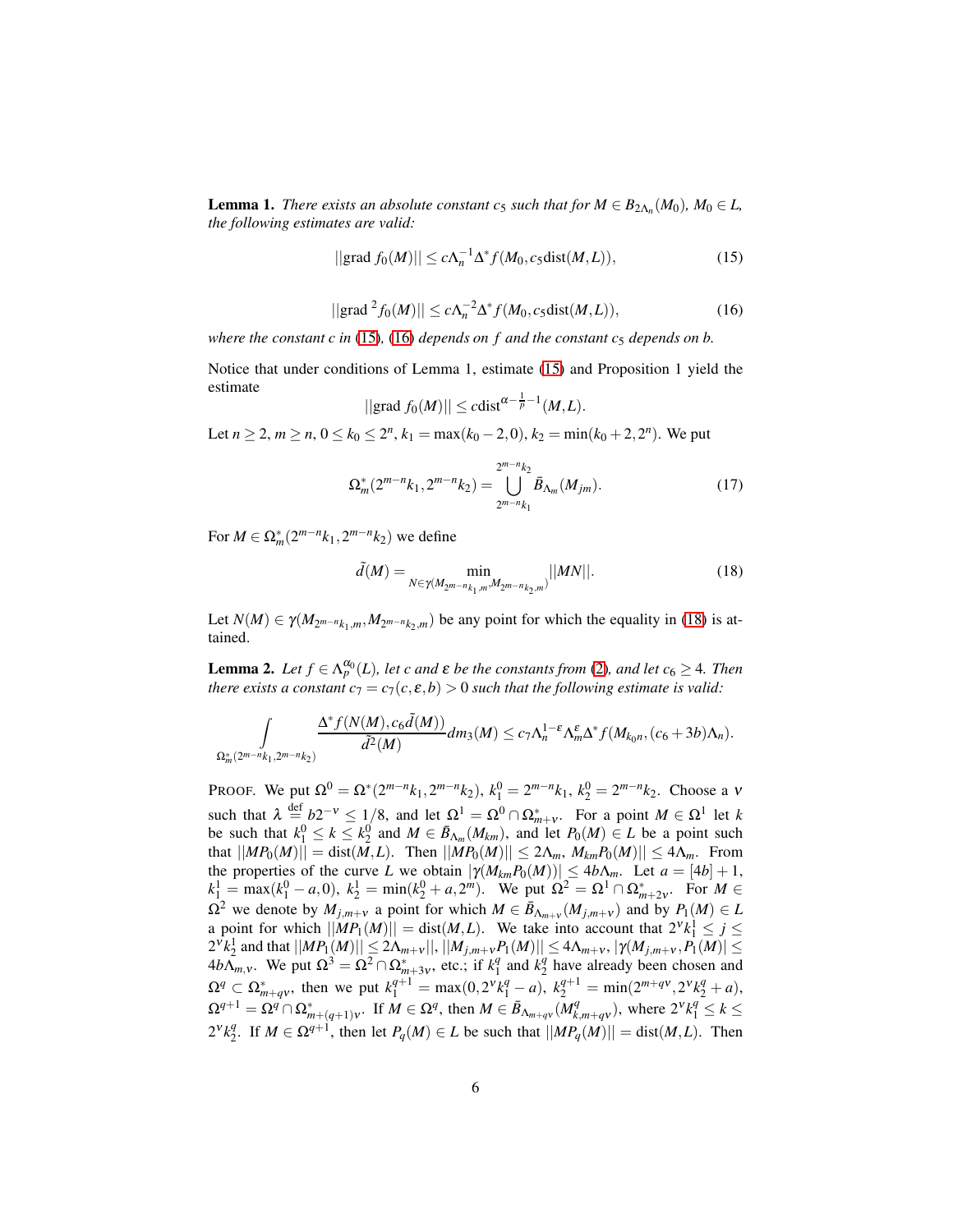$||M_k^q$  $\left| \sum_{k,m+q}^{q} P_q(M) \right| \leq 4\Lambda_{m+q}$ *v* and  $|\gamma(M_k^q)$  $\mathcal{L}_{k,m+qv}^{q}$ ,  $P_q(M)| \leq 4b\Lambda_{m+qv}$ . From the obtained estimates we find that for  $q \ge 1$  we have

$$
|\gamma(M_{k_1^{q+1},m+(q+1)v}^{q+1},M_{k_1^q,m+qv}^q)| \le 4b\Lambda_{m+qv} \stackrel{\text{def}}{=} \lambda \Lambda_{m+(q-1)v} = \lambda 2^{-v(q-1)}\Lambda_m \qquad (19)
$$

and similarly

<span id="page-6-2"></span><span id="page-6-0"></span>
$$
|\gamma(M_{k_2^{q+1}, m+(q+1)v}^{q+1}, M_{k_2^q, m+qv}^q)| \leq \lambda 2^{-v(q-1)} \Lambda_m.
$$
 (20)

In the proof of Lemma [2](#page-5-3) we obtained the estimates

<span id="page-6-1"></span>
$$
|\gamma(M_{k_1^1,m+\mathbf{v}},M_{k_1^0,m})| \le a\Lambda_m,\tag{21}
$$

<span id="page-6-4"></span>
$$
|\gamma(M_{k_{2}^{1},m+v},M_{k_{2}^{0},m})| \leq a\Lambda_{m}.
$$
 (22)

<span id="page-6-3"></span>From  $(19)$ ,  $(21)$  and  $(20)$ ,  $(22)$  we find respectively that

$$
|\gamma(M_{k_1^{q+1},m+(q+1)v}^{q+1},M_{k_1^0,m}^0)| \le (a+\lambda \sum_{j=1}^{q-1} 2^{-\nu j})\Lambda_m
$$
  

$$
< \left(a+\frac{1}{8}\cdot\frac{1}{1-2^{-\nu}}\right)\Lambda_m \le \left(a+\frac{1}{4}\right)\Lambda_m
$$
 (23)

<span id="page-6-5"></span>and

$$
|\gamma(M_{k_2^{q+1},m+(q+1)v}^{q+1},M_{k_2^0,m}^0)| \leq \left(a+\frac{1}{4}\right)\Lambda_m. \tag{24}
$$

From relations [\(23\)](#page-6-4), [\(24\)](#page-6-5) and the definition of *a*, we obtain that at each next step the points of *L* added for consideration lie on the arcs adjacent to the arc  $\gamma(M_{k_1,n}, M_{k_2,n})$ each of which has length at most 3*b*Λ*n*. We have

$$
\int_{\Omega^0}\cdots=\sum_{q=0}^\infty\int_{\Omega^q\backslash\Omega^{q+1}}\cdots\overset{\text{def}}{=}\sum_{q=0}^\infty I_q.
$$

If  $M \in \Omega^0 \setminus \Omega^1$ , then

<span id="page-6-6"></span>
$$
\tilde{d}(M) \ge \min_{M \notin \Omega_{m+\nu}^*} \text{dist}(M, L) \ge c_8 \Lambda_{m+\nu} = c_9 \Lambda_m \tag{25}
$$

with some constant  $c_8 = c_8(b)$  and  $c_9 = 2^{-v}c_8$ . Therefore,

$$
I_0 \le c_{10} \cdot \frac{1}{\Lambda_m^2} \int_{\Omega^0 \setminus \Omega^1} \Delta^* f(N(M), c_6 \tilde{d}(M)) dm_3(M)
$$
  
 
$$
\le c_{10} \cdot \frac{1}{\Lambda_m^2} \sum_{j=2^{m-n} k_1}^{2^{m-n} k_2} \int_{\tilde{B}_{\Lambda_m}(M_{jm})} \Delta^* f(N(M), c_6 \tilde{d}(M)) dm_3(M).
$$
 (26)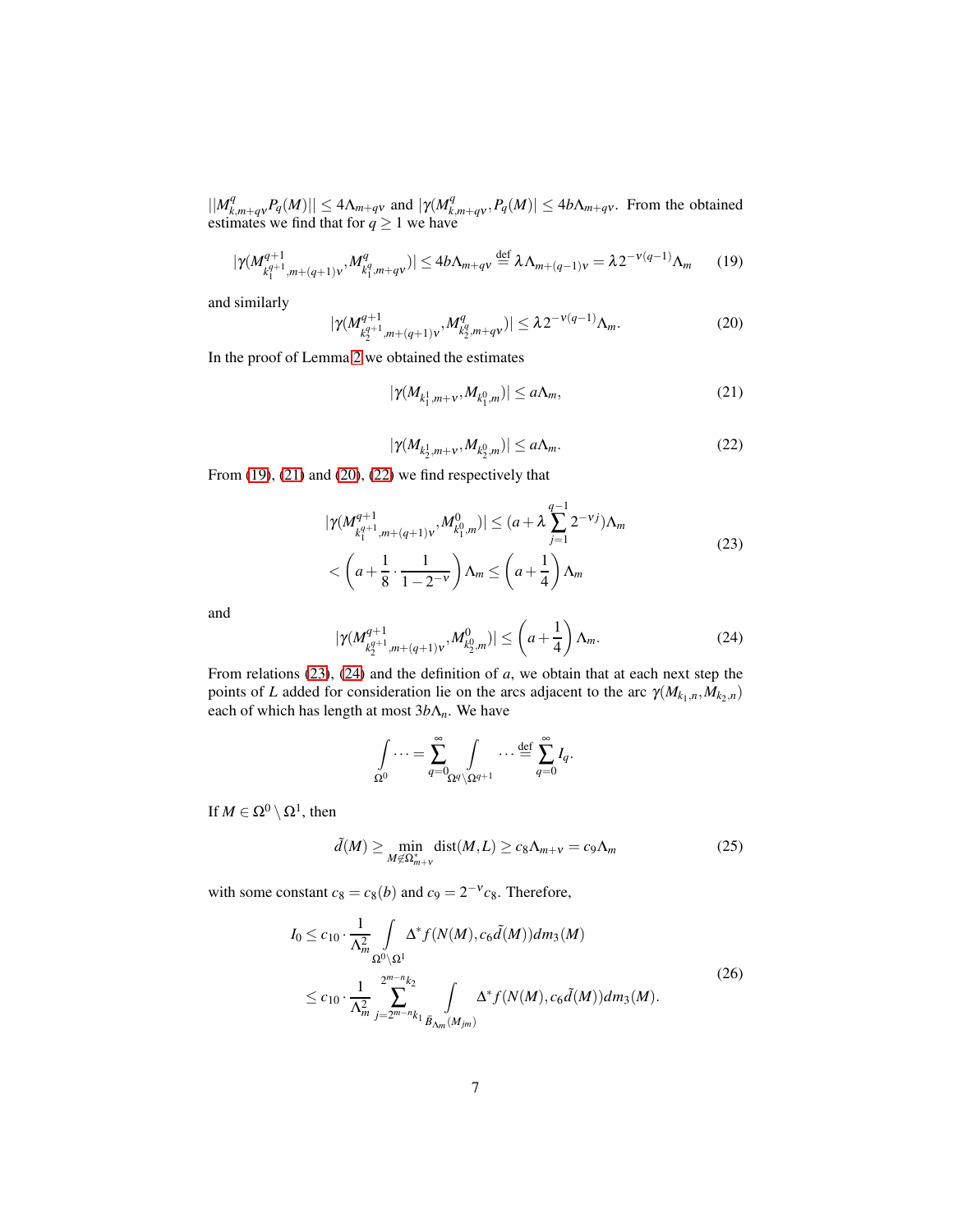Since  $f \in \Lambda_p^{\alpha_0}(L)$ , we have

<span id="page-7-4"></span><span id="page-7-1"></span>
$$
\Delta^* f(N(M), c_6 \tilde{d}(M)) \le c \cdot (c_6 \Lambda_n)^{-\epsilon} (c_6 \tilde{d}(M))^{\epsilon} \Delta^* f(M_{k_0 n}, c_6 \Lambda_n)
$$
  
\n
$$
\le c' \Lambda_n^{-\epsilon} \Lambda_m^{\epsilon} \Delta^* f(M_{k_0 n}, c_6 \Lambda_n).
$$
 (27)

Then [\(26\)](#page-6-6) and [\(27\)](#page-7-1) give rise to the estimate

$$
I_0 \leq c'' \cdot \frac{1}{\Lambda_m^2} \sum_{j=2^{m-n}k_1}^{2^{m-n}k_2} \Lambda_n^{-\varepsilon} \Lambda_m^{\varepsilon} \Delta^* f(M_{k_0 n}, c_6 \Lambda_n) \cdot |B_{\Lambda_m}(\cdot)|
$$
  

$$
\leq \bar{c} \Lambda_m 2^{m-n} \Lambda_n^{-\varepsilon} \Lambda_m^{\varepsilon} \Delta^* f(M_{k_0 n}, c_6 \Lambda_n) = c'_0 \Lambda_n^{1-\varepsilon} \Lambda_m^{\varepsilon} \Delta^* f(M_{k_0 n}, c_6 \Lambda_n).
$$
 (28)

If  $M \in \Omega^q \setminus \Omega^{q+1}, k \ge 1$ , then  $\tilde{d}(M) \le \Lambda_{m+qv}, \tilde{d}(M) \ge d(M) \ge c' \Lambda_{m+(q+1)v}$ . Hence

$$
I_{q} \leq c_{10} \frac{1}{\Lambda_{m+(q+1)v}} \sum_{j=k_{1}^{q}}^{k_{2}^{q}} \int_{\tilde{B}_{m+qv}(M_{j,m+qv})} \Delta^{*} f(N(M), c_{6}\tilde{d}(M)) dm_{3}(M)
$$
\n
$$
\leq c_{3v} \frac{1}{\Lambda_{m}(M_{1}^{q})} \sum_{j=k_{1}^{q}}^{k_{2}^{q}} \int_{\Lambda_{m}} \Delta^{*} f(N(M), c_{6}\tilde{d}(M)) dm_{3}(M) \tag{29}
$$

$$
\leq c_{10} \frac{1}{\Lambda_{m+(q+1)\nu}} \sum_{j=k_{1}^{q}}^{k_{2}^{2}} \int_{\tilde{B}_{m+q\nu}(M_{j,m+q\nu})} \Delta^* f(N(M), c_{6}\Lambda_{m+q\nu}) dm_{3}(M).
$$

As in [\(27\)](#page-7-1) we have the estimate

$$
\Delta^* f(N(M), c_6 \Lambda_{m+qv}) \le c' \Lambda_n^{-\epsilon} \Lambda_{m+qv}^{\epsilon} \Delta^* f(M_{k_0 n}, (c_6+3b) \Lambda_n). \tag{30}
$$

From [\(23\)](#page-6-4) we obtain that

<span id="page-7-5"></span><span id="page-7-3"></span><span id="page-7-2"></span>
$$
k_2^q - k_1^q \le c'' \Lambda_n \Lambda_{m+qv}^{-1}.
$$
 (31)

Eqs. $(29) - (31)$  $(29) - (31)$  $(29) - (31)$  imply the estimate

$$
I_q \leq c_{12} \frac{1}{\Lambda_{m+(q+1)\nu}^2} \Lambda_n \Lambda_{m+q\nu}^{-1} \Lambda_n^{\varepsilon} \Lambda_{m+q\nu}^{\varepsilon} \Delta^* f(M_{k_0n}, (c_6+3b)\Lambda_n) \Lambda_{m+q\nu}^3
$$
  

$$
\leq c_{13} \Lambda_n^{1-\varepsilon} \Lambda_{m+q\nu}^{\varepsilon} \Delta^* f(M_{k_0n}, (c_6+3b)\Lambda_n).
$$
 (32)

Now [\(28\)](#page-7-4) and [\(32\)](#page-7-5) imply the estimate

$$
\int_{\Omega^0} \cdots \leq c_{13} \Lambda_n^{1-\epsilon} \Delta^* f(M_{k_0n}, (c_6+3b)\Lambda_n) \sum_{q=0}^{\infty} \Lambda_{m+qv}^{\epsilon} \leq c_7 \Lambda_n^{1-\epsilon} \Lambda_m^{\epsilon} \Delta^* f(M_{k_0n}, (c_6+3b)\Lambda_n).
$$

# <span id="page-7-0"></span>5. A construction of the approximating function  $v_{\delta}$  and a representation of  $f_0$

We construct the function  $v_{\delta}$  for  $\delta = 2^{-n}$ ; for  $2^{-n-1} < \delta < 2^{-n}$  we put  $v_{\delta} = v_{2^{-n}}$ . Define the points  $M_{kn} \in L$ ,  $M_{0n} = A$ ,  $M_{2^n,n} = B$  as in the construction of  $f_1$ . By a similar reasoning as in [\[7](#page-17-6)], we choose a  $c_{11} \geq 1$  such that the inequality

$$
m_3(\bar{B}_{c_{11}\Lambda_n}(M_{kn})\setminus \Omega_{n-2}^*)\geq \frac{1}{2}m_3(\bar{B}_{c_{11}\Lambda_n}(M_{kn}))
$$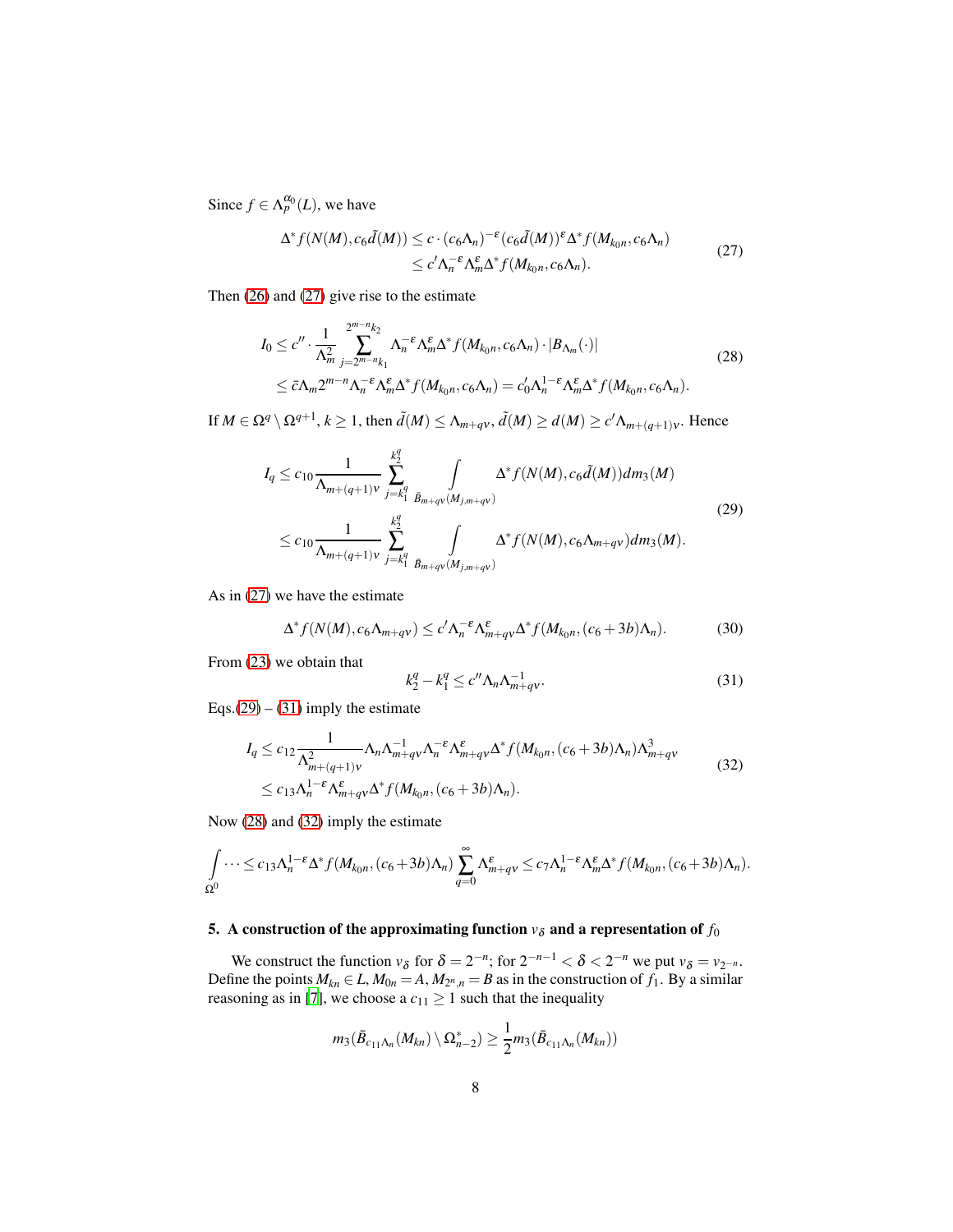is valid for  $0 \le k \le 2^n$ . As is shown in [7], the constant  $c_{11}$  depends only on *b*. Now we put

$$
\beta_{0n}=B_{2\Lambda_n}(M_{0n}),\ \beta_{kn}=B_{2\Lambda_n}(M_{kn})\setminus\bigcup_{\nu=1}^{k-1}B_{2\Lambda_n}(M_{\nu n}).
$$

Geometric considerations imply the inequality  $d(M) \stackrel{\text{def}}{=} \text{dist}(M,L) \geq 2^{-n+1}$  for  $M \in$  $B_{c_{11}\Lambda_n}(M_{kn}) \setminus \Omega_{n-2}^*$ . In addition,  $d(M) \le c_{11}2^{-n}|\Lambda|$ . Denoting by  $\Delta f_0(M)$  the Laplace operator for the function  $f_0$ , we define the numbers  $c_{kn}$  by the equation

<span id="page-8-0"></span>
$$
\int_{\beta_{kn}} \Delta f_0(M) dm_3(M) = c_{kn} \Lambda_n \Delta^* f(M_{kn}, (c_5 + 2b) \Lambda_n).
$$
\n(33)

Let  $\chi_{kn}$  be the characteristic function of the set  $\bar{B}_{c_1}$ <sub>*A<sub>n</sub>*</sub> (*M<sub>kn</sub>*)  $\setminus \Omega_n^*$  in  $\mathbb{R}^3$ . We put

$$
\varphi_{kn}(M) = \gamma_{kn}\Lambda_n^{-2}\chi_{kn}(M)\Delta^* f(M_{kn},(c_5+2b)\Lambda_n)
$$
\n(34)

and define the numbers  $\gamma_{kn}$  by the equality

<span id="page-8-2"></span><span id="page-8-1"></span>
$$
\int_{\beta_{kn}} \Delta f_0(M) dm_3 + \int_{\mathbb{R}^3} \varphi_{kn}(M) dm_3 = 0.
$$
\n(35)

The choice of the constant  $c_{11}$ , Definitions [\(33\)](#page-8-0) – [\(35\)](#page-8-1), and Lemmas [1](#page-4-4) and [2](#page-5-3) imply the estimates  $|c_{kn}| \leq c_{12}$ ,  $|\gamma_{kn}| \leq c_{13}$ , where  $c_{12}$  and  $c_{13}$  depend on *f* and *b*. Define

<span id="page-8-3"></span>
$$
\Phi(M) = \sum_{k=0}^{2^n} \varphi_{kn}(M) \tag{36}
$$

Finally we put

<span id="page-8-4"></span>
$$
\nu_{2^{-n}}(M_0) = -\frac{1}{4\pi} \int\limits_{\mathbb{R}^3 \backslash \Omega_n^*} \frac{\Delta f_0(M)}{||MM_0||} dm_3(M) + \frac{1}{4\pi} \int\limits_{\mathbb{R}^3} \frac{\Phi_n(M)}{||MM_0||} dm_3(M). \tag{37}
$$

Definitions [\(34\)](#page-8-2), [\(35\)](#page-8-1), [\(36\)](#page-8-3) show that  $v_{2^{-n}} \in H(\Omega_n)$  due to  $\Omega_n \subset \Omega_{n-2}^*$ . Since by Propo-sition [1](#page-3-6) we have  $f \in \Lambda^{\alpha - \frac{1}{p}}(L)$ , and the construction of the continuation of  $f_0$  to  $\mathbb{R}^3$  was similar to the construction of a continuation of a function from the curve *L* in [\[7](#page-17-6)], we may apply the reasoning from [\[7\]](#page-17-6) to the special case  $\omega(t) = t^{\alpha - \frac{1}{p}}(L)$ , which gives us the following representation of *f* :

<span id="page-8-6"></span><span id="page-8-5"></span>
$$
f(M_0) = -\frac{1}{4\pi} \int_{\mathbb{R}^3} \frac{\Delta f_0(M)}{||MM_0||} dm_3(M), \ M_0 \in L. \tag{38}
$$

From [\(37\)](#page-8-4) and [\(38\)](#page-8-5) we obtain the following expression for the difference  $v_{2^{-n}} - f$ :

$$
\nu_{2^{-n}}(M_0) - f(M_0) = \frac{1}{4\pi} \int\limits_{\Omega^*} \frac{\Delta f_0(M)}{||MM_0||} dm_3(M) + \frac{1}{4\pi} \int\limits_{\mathbb{R}^3} \frac{\Phi_0(M)}{||MM_0||} dm_3(M). \tag{39}
$$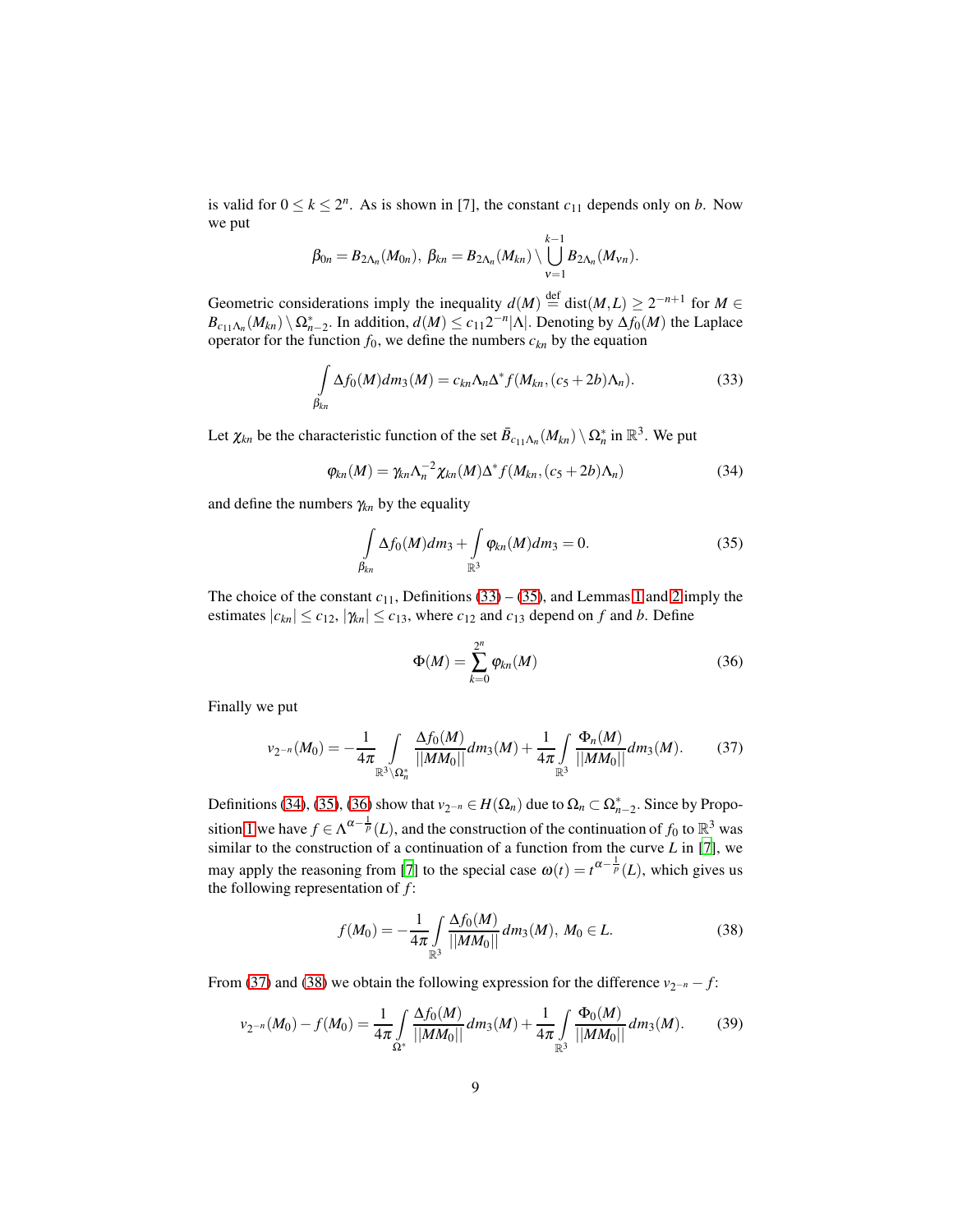#### <span id="page-9-0"></span><sup>75</sup> 6. Proof of Theorem [1](#page-2-1)

First of all we notice that it is sufficient to establish the inequalities in Theorem [1](#page-2-1) for the approximating function  $v_{2^{-n}}$  with the replacement of max<sub>2</sub>−*n*(···) by max<sub>*c*2<sup>−*n*</sup></sub>(···) for some constant *c*. Further we will need the following statement.

**Lemma 3.** Suppose  $f \in \Lambda_p^{\alpha_0}(L)$ , the constants  $c > 0$  and  $\varepsilon > 0$  are as in [\(2\)](#page-2-5),  $c_6 \geq 4$ ,  $d(M) = \text{dist}(M, L)$ ,  $M_0 \in L$ ,  $N_0(M) \in L$  is a point such that  $||MN_0(M)|| = d(M)$ . Then *there exists*  $c_{14} = c_{14}(c, \varepsilon, b) > 0$  *such that the following estimate is valid:* 

<span id="page-9-4"></span><span id="page-9-2"></span>
$$
\int_{\bar{B}_{\Lambda_n}(M_0)} \frac{\Delta^* f(N_0(M), c_6 d(M))}{||MM_0||d^2(M)} dm_3(M) \leq c_{14} \Delta^* f(M_0, (c_6+5b)\Lambda_n).
$$

PROOF. Consider the inequalities

$$
\int_{\bar{B}_{\Lambda_n}(M_0)} \frac{\Delta^* f(N_0(M), c_6 d(M))}{||MM_0||d^2(M)} dm_3(M) \le \sum_{\nu=0}^{\infty} \frac{2^{\nu+1}}{\Lambda_n} \int_{2^{-\nu} \bar{B}_{\Lambda_n}(M_0) \setminus 2^{-\nu-1} \bar{B}_{\Lambda_n}(M_0)} \cdots
$$
\n
$$
\le \sum_{\nu=0}^{\infty} \frac{2^{\nu+1}}{\Lambda_n} \int_{2^{-\nu} \bar{B}_{\Lambda_n}(M_0)} \frac{\Delta^* f(N_0(M), c_6 d(M))}{d^2(M)} dm_3(M).
$$
\n(40)

If  $M \in 2^{-\nu} \bar{B}_{\Lambda_n}(M_0), \nu \ge 0$ , then  $||M_0 N_0(M)|| \le 2b \cdot 2^{-\nu} \Lambda_n$ .

Let *s*<sup>V</sup> be the longest arc of *L* containing the points  $2^{-\nu} \partial B_{\Lambda_n}(M_0) \cap L = \partial B_{\Lambda_{n+\nu}}(M_0) \cap L$ *L*, and let  $T'_v$ ,  $T''_v$  be the endpoints of this arc. Let  $\gamma'_v$ ,  $\gamma''_v \subset L$  be the arcs of length  $2b\Lambda_{n+v}$  lying outside  $s_v$  and such that  $T'_v$  is one of the endpoints of  $\gamma'_v$  and  $T''_v$  is one of the endpoints of  $\gamma''_v$ . We put  $S_v = s_v \cup \gamma'_v \cup \gamma''_v$  Let  $M_{k_1,n+v}$  be the point nearest to  $S_v$  to one side of  $S_v$  and  $M_{k_2,n+v}$  be the point nearest to  $S_v$  to the other side of  $S_v$ . Then

<span id="page-9-3"></span><span id="page-9-1"></span>
$$
|\gamma(M_{k_1,n+\nu},M_{k_2,n+\nu})| \le (6b+2)\Lambda_{n+\nu}.
$$
 (41)

We choose an *l* such that  $2^{l-4} \ge 6b + 4$ . Then [\(41\)](#page-9-1) implies that every ball  $2^{-\nu}B_{\Lambda_n}(M_0)$ satisfies the conditions of Lemma [1](#page-4-4) with  $\Lambda_n$  replaced by  $\Lambda_{n+\nu-l}$ . Therefore,

$$
\int_{2^{-\nu}\bar{B}_{\Lambda_n}(M_0)} \frac{\Delta^* f(N_0(M), c_6 d(M))}{d^2(M)} dm_3(M)
$$
\n
$$
\leq \int_{\Omega^*_{n+\nu-l}(2^{\nu-l}k_1^1, 2^{\nu-l}k_2^1)} \frac{\Delta^* f(N_0(M), c_6 d(M))}{d^2(M)} dm_3(M)
$$
\n
$$
\leq c_7 \Lambda_{n-l+\nu}^{1-\varepsilon} \Lambda_{n-l+\nu}^{\varepsilon} \Delta^* f(M_0, (c_6+5b)\Lambda_{n-l})
$$
\n
$$
= c_7 \Lambda_{n-l+\nu} \Delta^* f(M_0, (c_6+5b)\Lambda_{n-l+\nu})
$$
\n
$$
\leq c_{15} \Lambda_{n+\nu} \left(\frac{\Lambda_{n+\nu}}{\Lambda_n}\right)^{\varepsilon} \Delta^* f(M_0, (c_6+5b)\Lambda_n).
$$
\n(42)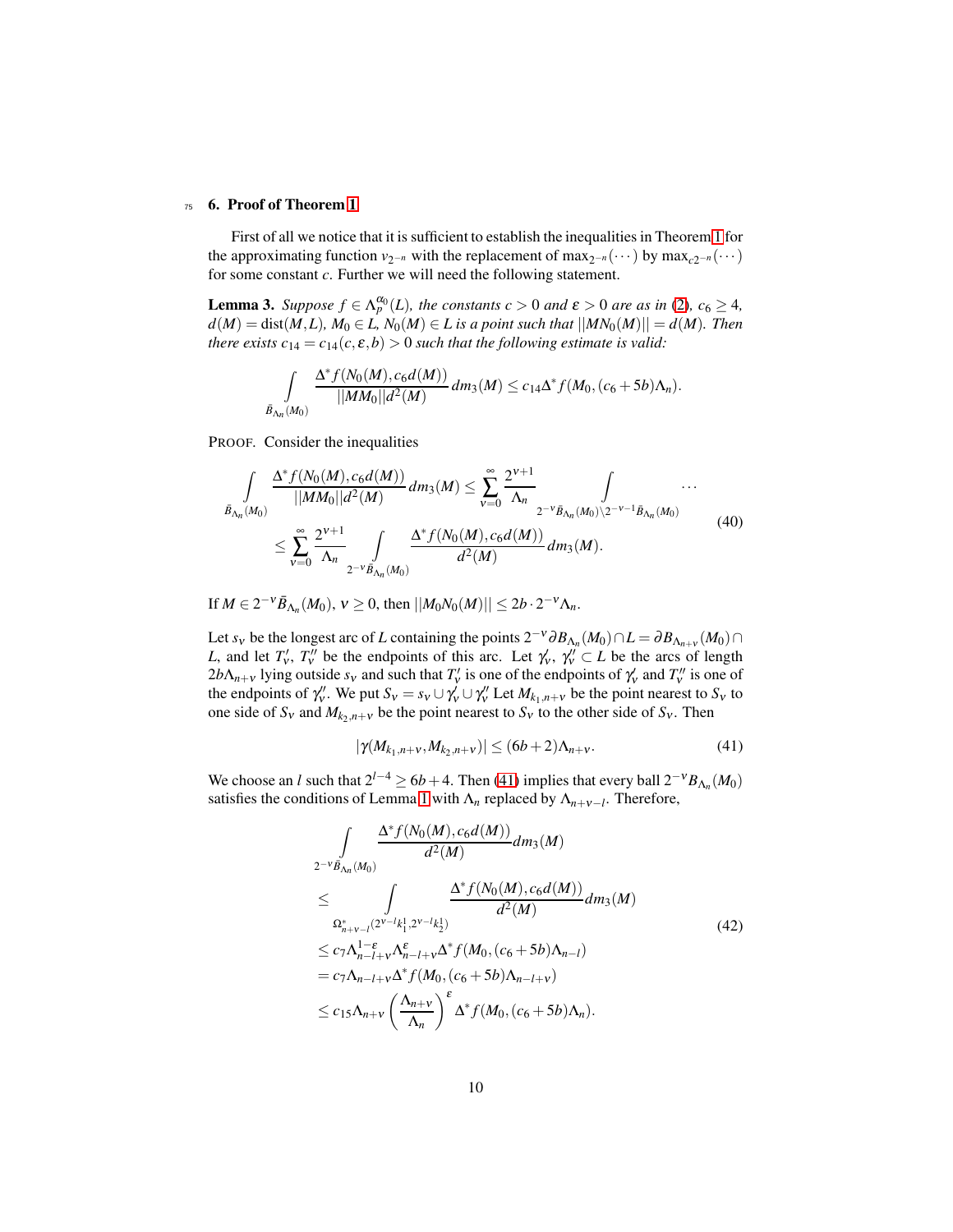From [\(40\)](#page-9-2) and [\(42\)](#page-9-3) we find that

$$
\int_{\mathcal{B}_{\Lambda_n}(M_0)} \frac{\Delta^* f(N_0(M), c_6 d(M))}{||MM_0||d^2(M)} dm_3(M)
$$
\n
$$
\leq c_{15} \sum_{\nu=0}^{\infty} \frac{2^{\nu+1}}{\Lambda_n} \Lambda_{n+\nu} \left(\frac{\Lambda_{n+\nu}}{\Lambda_n}\right)^{\varepsilon} \Delta^* f(M_0, (c_6+3b)\Lambda_n)
$$
\n
$$
\leq c'_{15} \sum_{\nu=0}^{\infty} 2^{-\nu\varepsilon} \Delta^* f(M_0, (c_6+5b)\Lambda_n) = c_{14} \Delta^* f(M_0, (c_6+5b)\Lambda_n).
$$

The lemma is proved. Now we choose an arbitrary measurable function  $K(M)$ ,  $M \in L$ , such that  $|MK(M)| \leq \Lambda_n$ ,  $K(M) \in L$ , and define the functions  $G_m(M)$ , where *m* is an integer such that  $|m| \leq 2^n$  as follows. For  $M \in \gamma(M_{kn}, M_{k+1,n})$ , where  $0 \leq k \leq 2^n - 1$ , denote by  $Q_{kn}(M)$  the set of all indices  $l, 0 \le l \le 2<sup>n</sup>$ , for which the relation

<span id="page-10-1"></span><span id="page-10-0"></span>
$$
\beta_{ln} \cap \bar{B}_{3\Lambda_n}(M_{kn}) \neq \emptyset \tag{43}
$$

and put

$$
G_0(M) \stackrel{\text{def}}{=} \sum_{l \in Q_{kn}(M)} \left( \frac{1}{4\pi} \int_{\beta_{ln}} \frac{\Delta f_0(P)}{||PM||} dm_3(P) + \frac{1}{4\pi} \int_{\mathbb{R}^3} \frac{\varphi_{ln}(P)}{||PM||} dm_3(P) \right). \tag{44}
$$

For  $m \neq 0$ ,  $|m| \leq 2<sup>n</sup>$ , the functions  $G_m(M)$  are defined as follows. We put

$$
G_m(M) = \begin{cases} 0 \text{ if } m + k \in Q_{kn}(M), \text{ or } \beta_{m+k,n} = \emptyset, \text{ or } m + k \notin [0, 2^n], \\ \frac{1}{4\pi} \int_{\beta_{m+k,n}} \frac{\Delta f_0(P)}{||PM||} dm_3(P) + \frac{1}{4\pi} \int_{\mathbb{R}^3} \frac{\varphi_{m+k,n}(P)}{||PM||} dm_3(M) \text{ otherwise.} \end{cases}
$$
(45)

From  $(39)$ ,  $(43)$ ,  $(45)$  we get the equality

<span id="page-10-2"></span>
$$
\nu_{2^{-n}}(M) - f(M) = \sum_{m=-2^n}^{2^n} G_m(M), \ M \in L. \tag{46}
$$

Now [\(46\)](#page-10-2) implies

<span id="page-10-3"></span>
$$
\left(\int_{L} |v_{2^{-n}}(K(M)) - f(K(M))|^{p} dm_{1}(M)\right)^{\frac{1}{p}} \leq \sum_{m=-2^{n}}^{2^{n}} \left(\int_{L} |G_{m}(K(M))|^{p} dm_{1}(M)\right)^{\frac{1}{p}} \stackrel{\text{def}}{=} \sum_{m=-2^{n}}^{2^{n}} I_{m}.
$$
\n(47)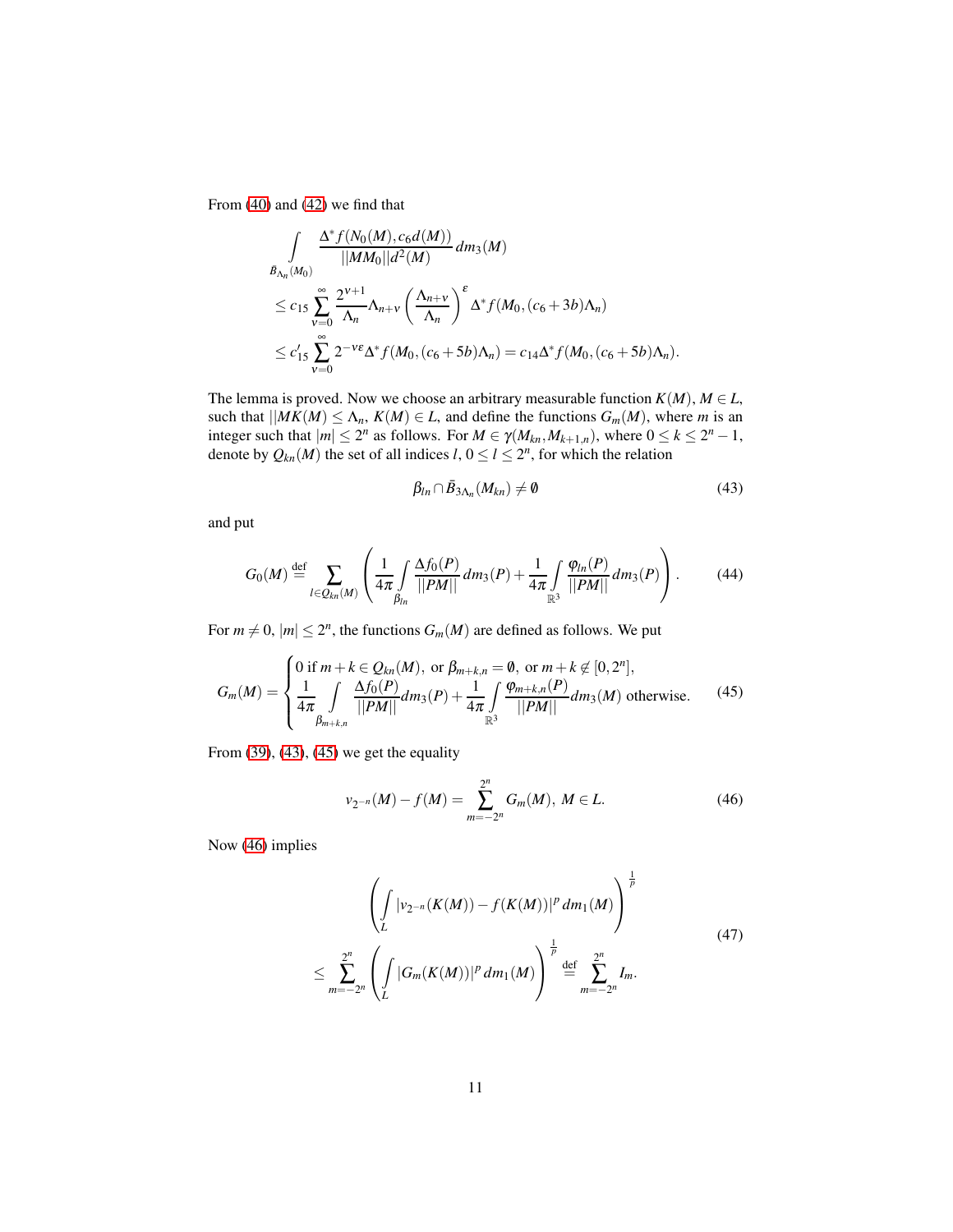Let us estimate the term  $I_0$ . Lemma [1](#page-4-4) yields the estimate

<span id="page-11-0"></span>
$$
I_{0}^{p} = \sum_{k=0}^{2^{n}-1} \int_{\gamma(M_{kn},M_{k+1,n})} G_{0}^{p}(K(M)) dm_{1}(M)
$$
  
\n
$$
\leq c \sum_{k=0}^{2^{n}-1} \int_{\gamma(M_{kn},M_{k+1,n})} \left( \sum_{l \in Q_{kn}(M)} \int_{\beta_{ln}(M)} \frac{\Delta f_{0}(P)}{||PK(M)||} dm_{3}(P) \right)^{p} dm_{1}(M)
$$
  
\n
$$
+ c \sum_{k=0}^{2^{n}-1} \int_{\gamma(M_{kn},M_{k+1,n})} \left( \sum_{l \in Q_{kn}(M)} \int_{\mathbb{R}^{3}} \frac{\varphi_{ln}(P)}{||PK(M)||} dm_{3}(P) \right)^{p} dm_{1}(M)
$$
  
\n
$$
\leq c \sum_{k=0}^{2^{n}-1} \int_{\gamma(M_{kn},M_{k+1,n})} \left( \int_{4B_{\Lambda_{n}}(M_{kn})} \frac{\Delta^{*} f(N(P), c_{5} d(P))}{||PK(M)||d^{2}(P)} dm_{3}(P) \right)^{p} dm_{1}(M)
$$
  
\n
$$
+ c \sum_{k=0}^{2^{n}-1} \int_{\gamma(M_{kn},M_{k+1,n})} \left( \sum_{l \in Q_{kn}(M)} \int_{\mathbb{R}^{3}} \frac{\varphi_{ln}(P)}{||PK(M)||} dm_{3}(P) \right)^{p} dm_{1}(M),
$$
  
\n(48)

where  $N(P)$  in [\(48\)](#page-11-0) is a point on *L* for which  $||PN(P)|| = d(P), d(P) = \text{dist}(P, L)$ . Replacing  $c_5 + 3b$  $c_5 + 3b$  $c_5 + 3b$ ,  $c_5 + 5b$  by  $c_{15}$ ,  $c_{16}$ , etc., we obtain from Lemma 3 the inequality

<span id="page-11-1"></span>
$$
\int\limits_{4\bar{B}_{\Lambda_n}(M_{kn})}\frac{\Delta^* f(N(P), c_5d(P))}{||PK(M)||d^2(P)}dm_3(P) \le c\Delta^* f(M_{kn}, c_{15}\Lambda_n). \tag{49}
$$

From [\(49\)](#page-11-1) we get the inequality

$$
\sum_{k=0}^{2^{n}-1} \int_{\gamma(M_{kn},M_{k+1,n})} \left( \int_{4B_{\Lambda_n}(M_{kn})} \frac{\Delta^* f(N(P), c_5 d(P))}{||PK(M)||d^2(P)} dm_3(P) \right)^p dm_1(P)
$$
\n
$$
\leq c \sum_{k=0}^{2^{n-1}} \int_{\gamma(M_{kn},M_{k+1,n})} (\Delta^* f(M_{kn}, c_{15}\Lambda_n))^p dm_1(P)
$$
\n
$$
\leq c \int_{L} (\Delta^* f(M, c_{16}\Lambda_n))^p dm_1(P) \leq c 2^{-2\alpha p}.
$$
\n(50)

From [\(33\)](#page-8-0) and the inequality  $|\gamma_{kn}| \leq c_{13}$ , we obtain an estimate similar to [\(51\)](#page-11-2) for the second summand in [\(48\)](#page-11-0), and as a result we get the inequality

<span id="page-11-2"></span>
$$
I_0 \le c2^{-n\alpha}.\tag{51}
$$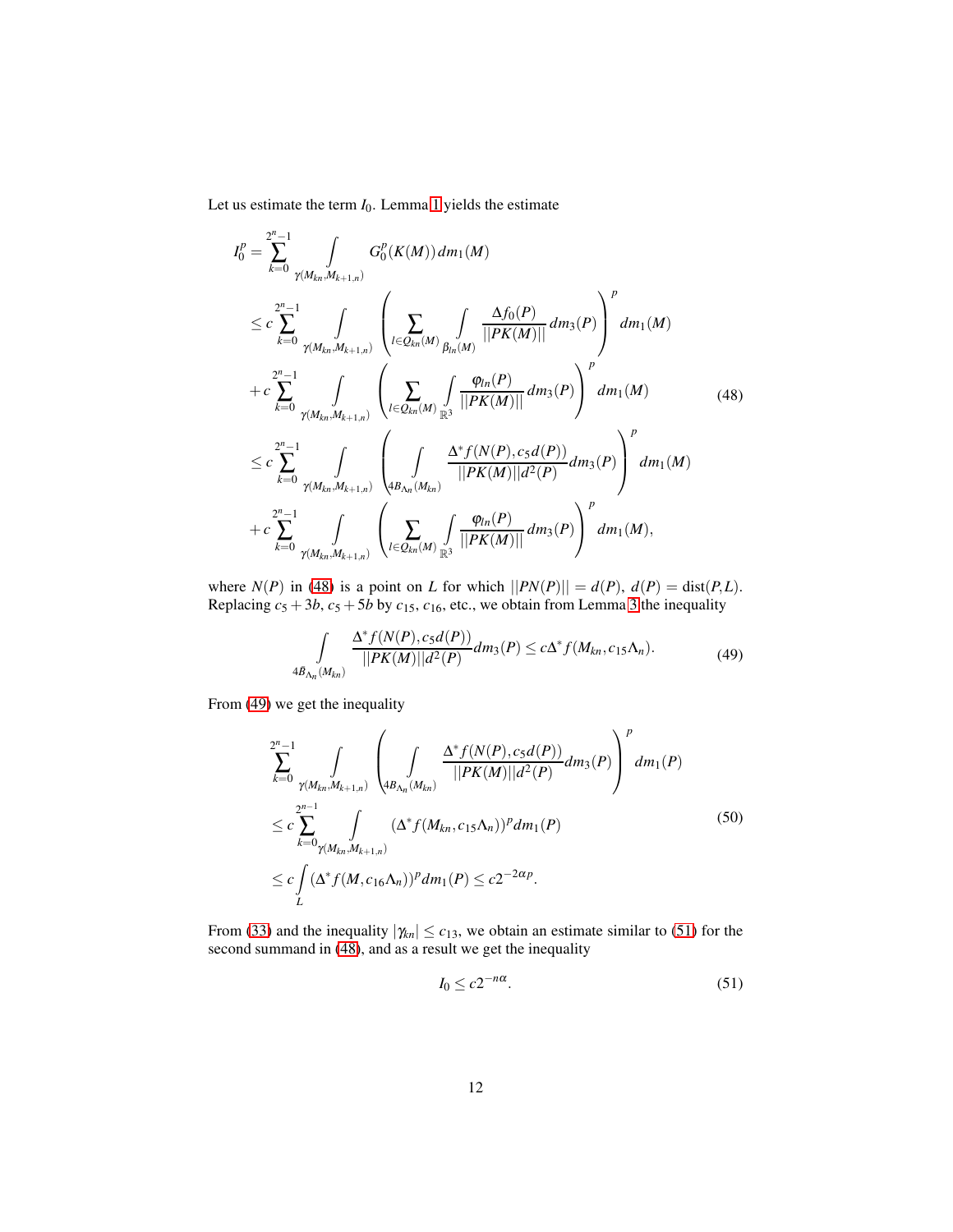Estimating *I<sub>m</sub>* for  $m \neq 0$ , we take into account that if  $k + m \notin Q_{kn}(M)$  and  $\beta_{k+m,n} \neq \emptyset$ , then for  $P \in \beta_{k+m,n}$  we have

<span id="page-12-0"></span>
$$
||PM|| \ge 3\Lambda_n, ||PM_{k+m,n}|| \le 2\Lambda_n \le \frac{2}{3}||PM||,
$$
  

$$
||MM_{k+m,n}|| \le ||PM|| + ||PM_{k+m,n}|| \le \frac{5}{3}||PM||.
$$
 (52)

At the same time due to the *b*-chord-arc condition on *L* and the definition of the set  $Q_{kn}(M)$  we have

<span id="page-12-2"></span><span id="page-12-1"></span>
$$
||MM_{k+m,n}|| \geq \frac{1}{b} |\gamma(M,M_{k+m,n})| \geq \frac{1}{b} (|m|-1) \Lambda_n.
$$
 (53)

Taking into account that  $|m| \ge 2$  whenever  $k + m \notin Q_{kn}^0$ , we obtain from [\(52\)](#page-12-0) and [\(53\)](#page-12-1) that  $||PM|| \ge (3/10b)\Lambda_n|m|$ . From [\(34\)](#page-8-2) and [\(43\)](#page-10-0) we obtain

$$
G_m(M) = \frac{1}{4\pi} \int_{\beta_{k+m,n}} \frac{\Delta f_0(P)}{||PM||} dm_3(P) + \frac{1}{4\pi} \int_{\mathbb{R}^3} \frac{\varphi_{k+m,n}(P)}{||PM||} dm_3(P) - \frac{1}{4\pi} \int_{\beta_{k+m,n}} \frac{\Delta f_0(P)}{||M_{k+m,n}M||} dm_3(P) - \frac{1}{4\pi} \int_{\mathbb{R}^3} \frac{\varphi_{k+m,n}(P)}{||M_{k+m,n}M||} dm_3(P) = \frac{1}{4\pi} \int_{\beta_{k+m,n}} \Delta f_0(P) \left( \frac{1}{||PM||} - \frac{1}{||M_{k+m,n}M||} \right) dm_3(P) + \frac{1}{4\pi} \int_{\mathbb{R}^3} \varphi_{k+m,n}(P) \left( \frac{1}{||PM||} - \frac{1}{||M_{k+m,n}M||} \right) dm_3(P).
$$
\n(54)

Due to  $||PM|| ≥ (3/10b)Λ<sub>n</sub>|m|$  and  $||M<sub>k+m,n</sub>M|| ≥ (1/b)|m|Λ<sub>n</sub>$  we have

$$
\left| \frac{1}{||PM||} - \frac{1}{||M_{k+m,n}M||} \right| \leq c \frac{1}{m^2 \Lambda_n}.
$$

Hence by [\(16\)](#page-5-1) and Lemma [2](#page-2-5) we obtain the estimate

$$
\left| \frac{1}{4\pi} \int_{\beta_{k+m,n}} \Delta f_0(P) \left( \frac{1}{||PM||} - \frac{1}{||M_{k+m,n}M||} \right) dm_3(P) \right|
$$
  
\n
$$
\leq c \frac{1}{m^2 \Lambda_n} \int_{\beta_{k+m,n}} \frac{\Delta^* f(N(P), c_5d(P))}{d^2(P)} dm_3(P)
$$
  
\n
$$
\leq c \frac{1}{m^2 \Lambda_n} \int_{B_{2\Lambda_{n-2}}(M_{k+m,n})} \frac{\Delta^* f(N(P), c_5d(P))}{d^2(P)} dm_3(P)
$$
  
\n
$$
\leq c \frac{1}{m^2 \Lambda_n} \Lambda_n \Delta^* f(M_{k+m,n}, c_{16}\Lambda_n) \leq c \frac{1}{m^2} \Delta^* f(M_{k+m,n}, c_{16}\Lambda_n).
$$
 (55)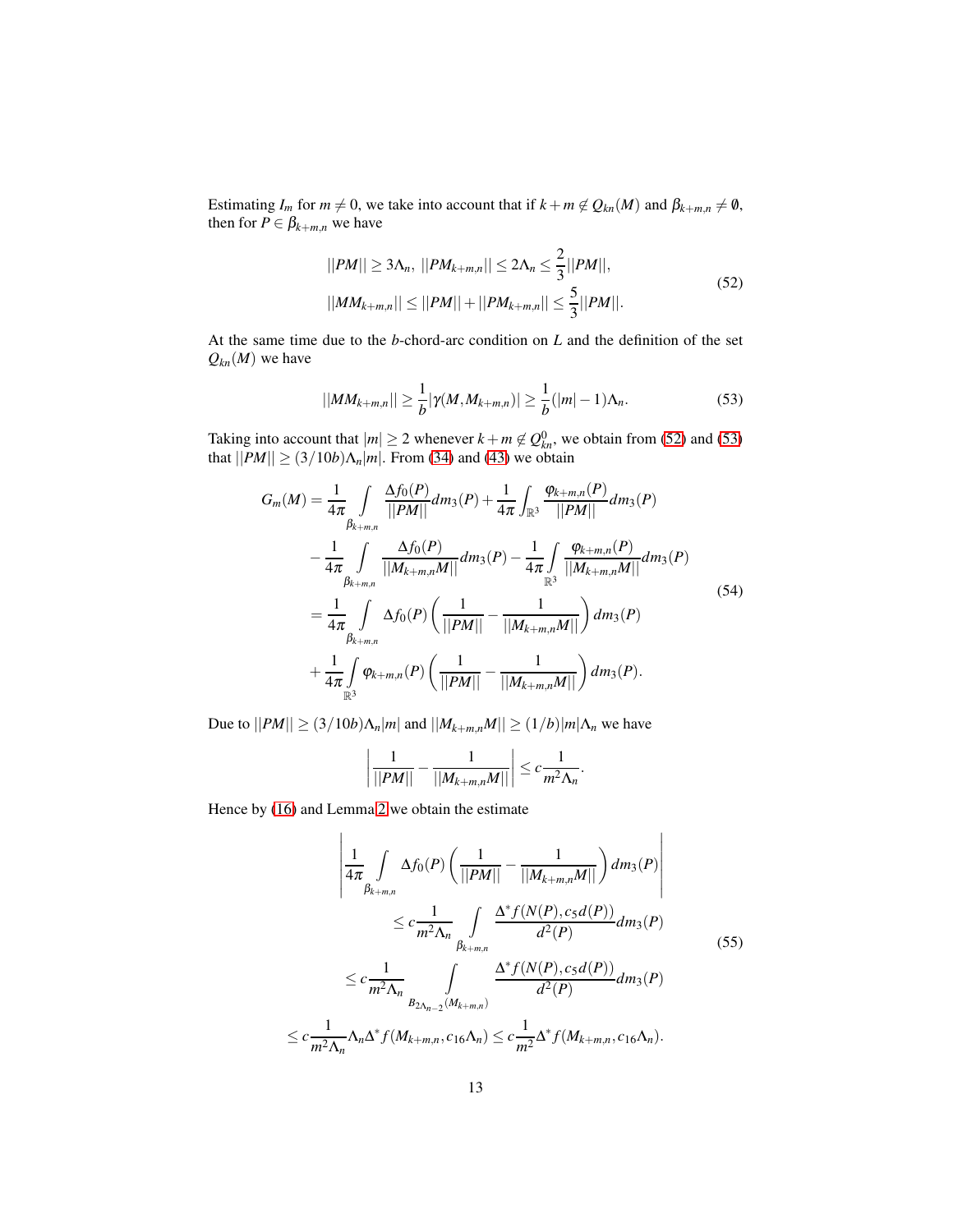Similarly we obtain the inequality

$$
\frac{1}{4\pi} \int_{\mathbb{R}^3} \varphi_{k+m,n}(P) \left( \frac{1}{||PM||} - \frac{1}{||M_{k+m,n}M||} \right) dm_3(P) \leq c \frac{1}{m^2} \Delta^* f(M_{k+m,n}, c_{16} \Lambda_n). \tag{56}
$$

As a result, we have the following estimate from  $(54) - (56)$  $(54) - (56)$ :

<span id="page-13-1"></span><span id="page-13-0"></span>
$$
G_m(M) \leq c \frac{1}{m^2} \Delta^* f(M_{k+m,n}, c_{16} \Lambda_n). \tag{57}
$$

In the case where  $k + m \notin [0, 2^n]$ , both sides of [\(57\)](#page-13-1) are zero and inequality [\(57\)](#page-13-1) is valid for all  $M \in \gamma(M_{kn}, M_{k+1,n})$ . Since the function  $K(M)$  satisfies the condition  $||MK(M)|| \leq \Lambda_n$ , estimate [\(57\)](#page-13-1) implies the inequality

<span id="page-13-2"></span>
$$
G_m(K(M)) \leq c \frac{1}{m^2} \Delta^* f(M_{k+m,n}, c_{17} \Lambda_n)
$$
\n
$$
(58)
$$

with the constant  $c_{17} = c_{16} + 2b$ . Now for  $|m| \ge 2$  it follows from [\(58\)](#page-13-2) that

$$
I_m^p = \int\limits_L |G_m(K(M))|^p \, dm_1(M) \leq \sum_{k=0}^{2^n-1} c \int\limits_{\gamma(M_{kn},M_{k+1,n})} \frac{1}{m^{2p}} (\Delta^* f(M_{k+m,n},c_{17}\Lambda_n))^p \, dm_1(P)
$$
  

$$
\leq c \frac{1}{m^{2p}} \int\limits_L (\Delta^* f(M,c_{18}\Lambda_n))^p \, dm_1(P) \leq c \frac{1}{m^{2p}} 2^{-n\alpha p},
$$

<span id="page-13-3"></span>hence

$$
I_m \leq c \frac{1}{m^2} 2^{-n\alpha}.
$$
\n(59)

From estimates [\(47\)](#page-10-3), [\(51\)](#page-11-2), and [\(59\)](#page-13-3) we find that

$$
\left(\int\limits_L |\nu_{2^{-n}}(K(M)) - f(K(M))|^p \, dm_1(M)\right)^{\frac{1}{p}} \le c \sum_{m=-2^n}^{2^n} \frac{1}{|m|+1|^2} 2^{-n\alpha} \le c2^{-n\alpha}.\tag{60}
$$

<span id="page-13-4"></span>1

80 Since  $K(M)$  is an arbitrary function measurable with respect to  $m_1$ -measure on *L* with the condition  $||MK(M)|| \leq \Lambda_n$ , we see that [\(60\)](#page-13-4) implies [\(3\)](#page-2-3). Now we proceed to the proof of relation [\(4\)](#page-2-4).

Lemma 4. *Let*

$$
U_n(M) = \frac{1}{4\pi} \int_{\mathbb{R}^3} \frac{\Phi_n(P)}{||PM||} dm_3(P).
$$
 (61)

<span id="page-13-5"></span>*Then*

$$
\left(\int_{L} (\text{grad }_{2^{-n}}^{*} U_{n}(M))^{p} d m_{1}(M)\right)^{\frac{1}{p}} \leq c 2^{n(1-\alpha)}.
$$
\n(62)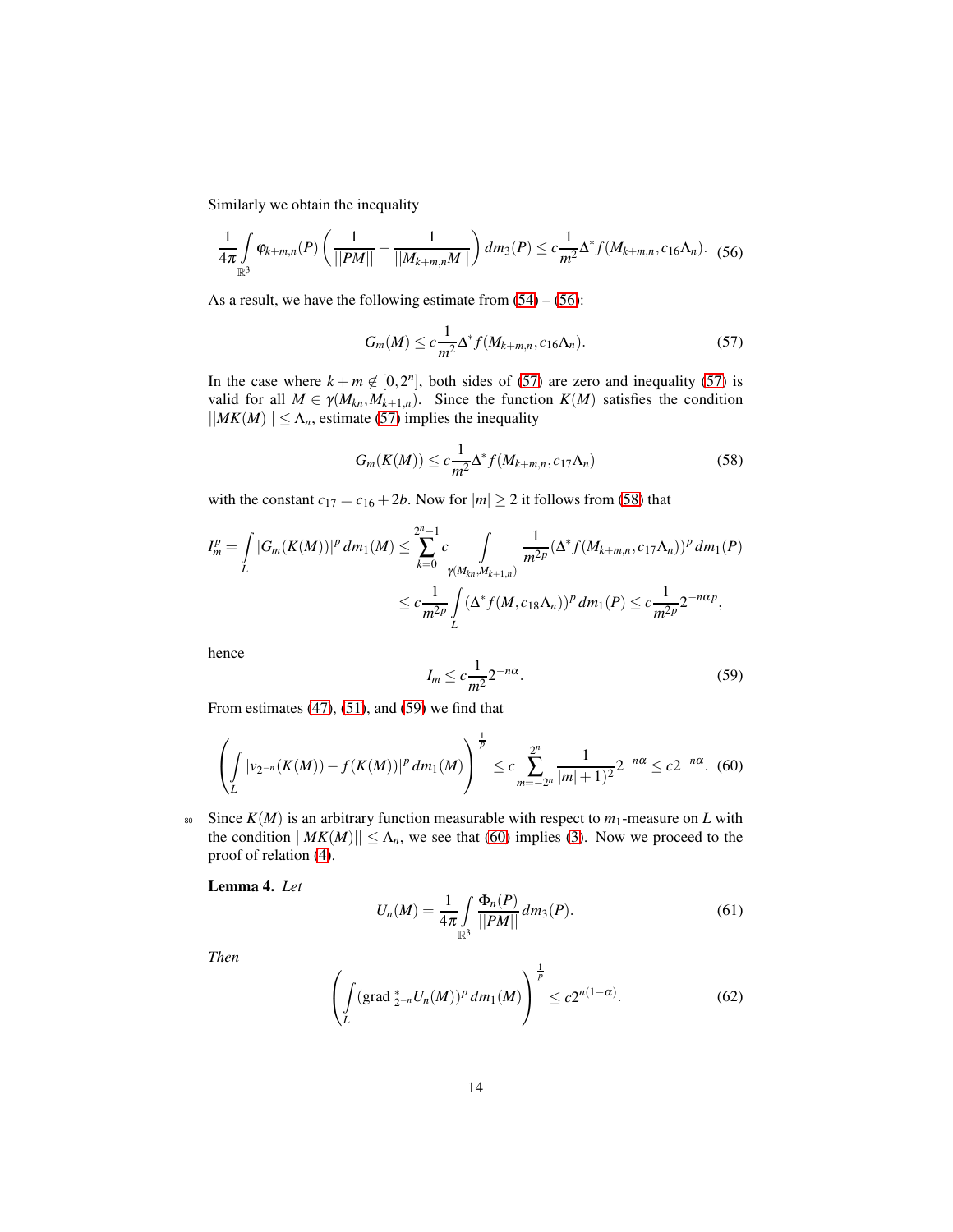PROOF. Equations [\(33\)](#page-8-0) and [\(35\)](#page-8-1) imply the equality

<span id="page-14-0"></span>
$$
U_n(M) = \frac{1}{4\pi} \int_{\mathbb{R}^3 \setminus \Omega_n^*} \frac{\sum_{k=0}^{2^n} \varphi_{kn}(P)}{||PM||} dm_3(P)
$$
  
= 
$$
\frac{1}{4\pi} \sum_{k=0}^{2^n} \gamma_{kn} \Lambda_n^{-2} \int_{\bar{B}_{c_{11}\Lambda_n}(M_{kn}) \setminus \Omega_{n-2}^*} \frac{\Delta^* f(M_{kn}(c_5+2b)\Lambda_{n-2})}{||PM||} dm_3(P).
$$
 (63)

If  $M \in \gamma(M_{jn}, M_{j+1,n})$ ,  $0 \le j \le 2^n$ , then for all  $P \in \bar{B}_{c_{11}\Lambda_n}(M_{kn}) \setminus \Omega_n^*$  we have  $||PM|| \ge$  $c(|k-j|+1)\Lambda_n$ . Therefore [\(63\)](#page-14-0) and the property  $|\gamma_{kn}| \leq c$  yield the following estimate:

<span id="page-14-1"></span>grad 
$$
\zeta_{-n} U_n(M) \leq c \sum_{k=0}^{2^n} \Lambda_n^{-2} \frac{1}{(|k-j|+1)^2 \Lambda_n^2} \Lambda_n^3 \Delta^* f(M_{kn}, (c_5+2b) \Lambda_n)
$$
  
=  $c \sum_{k=0}^{2^n} \frac{1}{(|k-j|+1)^2 \Lambda_n} \Delta^* f(M_{kn}, (c_5+2b) \Lambda_n).$  (64)

Applying the reasoning used for estimating the function  $G_m$  to the last sum in [\(64\)](#page-14-1), we obtain that

$$
\int_{L} (\operatorname{grad} \frac{A}{2-n} U_n(M))^p dm_1(M))^{\frac{1}{p}}
$$
  

$$
\leq c \sum_{m=1}^{2^n+1} \frac{1}{m^2 \Lambda_n} \left( \int_{L} (\Delta^* f(M, c_{18} \Lambda_n))^p dm_1(M) \right)^{\frac{1}{p}} \leq c 2^{n(1-\alpha)},
$$

which proves [\(62\)](#page-13-5). The lemma is proved.

Let

$$
V_n(M)=-\frac{1}{4\pi}\int\limits_{\mathbb{R}^3\setminus\Omega_n^*}\frac{\Delta f_0(P)}{||PM||}dm_3(P),\quad M\in L.
$$

<span id="page-14-4"></span>**Lemma 5.** *For the function V<sub>n</sub> harmonic in*  $\Omega_{2^{-n}}$  *the following inequality is valid:* 

<span id="page-14-3"></span><span id="page-14-2"></span>
$$
\int_{L} (\text{grad }_{2^{-n}} V_n(M))^p dm_1(M) \le c2^{np(1-\alpha)}.
$$
\n(65)

PROOF. Notice that  $\text{supp} f_0 \subset \Omega_0^* = \bar{B}_{2|\Lambda|}(A)$  and define

$$
W_{n\nu}(M) = -\frac{1}{4\pi} \int_{\Omega_{\nu-1}^* \backslash \Omega_{\nu}^*} \frac{\Delta f_0(P)}{||PM||} dm_3(P), \quad 1 \le \nu \le n.
$$
 (66)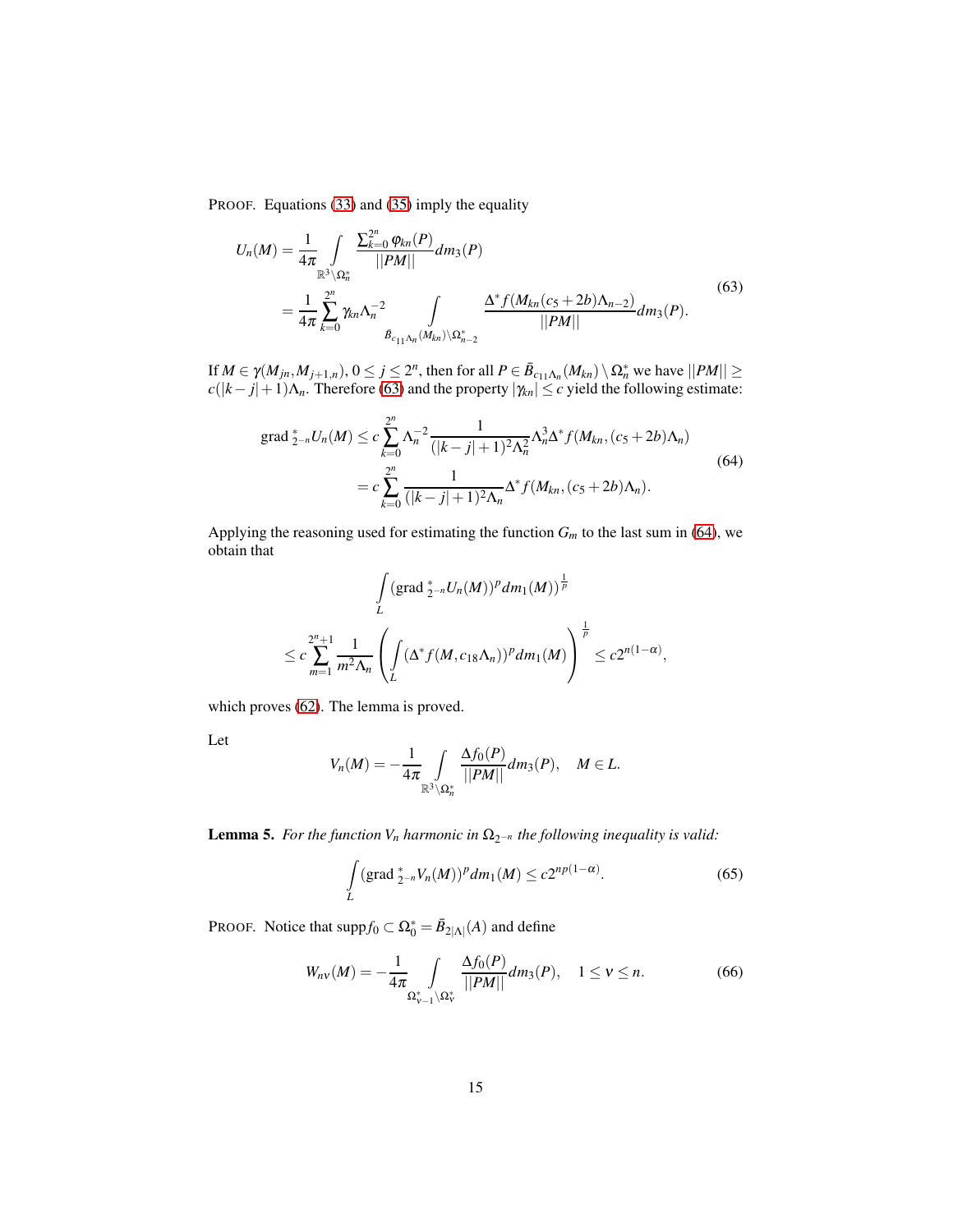Then it follows from [\(65\)](#page-14-2) and [\(66\)](#page-14-3) that  $V_n(M) = \sum_{v=1}^n W_{nv}(M)$ . Therefore,

<span id="page-15-0"></span>
$$
\left(\int_{L} (\text{grad}_{2^{-n}}^{*} V_{n}(M))^{p} dm_{1}(M)\right)^{\frac{1}{p}} \leq \left(\int_{L} (\sum_{\nu=1}^{n} \text{grad}_{2^{-n}}^{*} W_{n\nu}(M))^{p} dm_{1}(M)\right)^{\frac{1}{p}} \leq \sum_{\nu=1}^{n} \left(\int_{L} (\text{grad}_{2^{-n}}^{*} W_{n\nu}(M))^{p} dm_{1}(M)\right)^{\frac{1}{p}}.
$$
\n(67)

Let *M* ∈ γ(*M*<sub>*k*,v−1</sub>,*M*<sub>*k*+1,v−1</sub>), 2 ≤  $v$  ≤ *n*, 0 ≤ *k* ≤ 2<sup>*v*−1</sup> − 1. Proceeding in the same way as in the final step of the proof of [\(3\)](#page-2-3), we denote by  $Q_{k,v-1}(M)$  the set of indices *l*,  $0 \le l \le 2^{\nu-1}$ , for which  $\beta_{l,v-1} \cap \bar{B}_{3\Lambda_{v-1}}(M_{k,v-1}) \neq \emptyset$  and define

$$
G_{0v}(M) = \sum_{l \in Q_{k,v-1}(M)} \left( -\frac{1}{4\pi} \int_{\beta_{l,v-1} \setminus \Omega^*_{v}} \frac{\Delta f_0(P)}{||PM||} dm_3(P) \right).
$$
 (68)

For  $m \neq 0$ ,  $|m| \leq 2^{\nu-1}$ ,  $k+m \notin Q_{k,\nu-1}(M)$ , and  $\beta_{k+m,\nu-1} \setminus \Omega_{\nu}^* \neq \emptyset$ , the functions  $G_{mv}(M)$  are defined by the equation

<span id="page-15-3"></span><span id="page-15-1"></span>
$$
G_{mv}(M) = -\frac{1}{4\pi} \int\limits_{\beta_{k+m,v-1} \backslash \Omega^*_{v}} \frac{\Delta f_0(P)}{||MP||} dm_3(P).
$$
 (69)

If the above conditions are not satisfied or  $k + m \notin [0, 2^{\nu-1}]$ , then we put  $G_{m\nu}(M) = 0$ . From [\(66\)](#page-14-3), [\(67\)](#page-15-0), and [\(69\)](#page-15-1) we obtain that

<span id="page-15-2"></span>
$$
W_{nv}(M) = \sum_{m=-2^{V-1}}^{2^{V-1}} G_{mv}(M),
$$
\n(70)

and it follows from [\(70\)](#page-15-2) that

<span id="page-15-4"></span>grad 
$$
\frac{*}{2}N_{n}W_{n}M
$$
  $\leq \sum_{m=-2^{v-1}}^{2^{v-1}} \text{grad } \frac{*}{2}N_{n}G_{m}M$ 

which implies the inequality

$$
\left(\int_{L} (\text{grad }_{2^{-n}}^{*} W_{nV}(M))^{p} dm_{1}(M)\right)^{\frac{1}{p}} \leq \sum_{m=-2^{V-1}}^{2^{V-1}} \left(\int_{L} (\text{grad }_{2^{-n}}^{*} G_{mV}(M))^{p} dm_{1}(M)\right)^{\frac{1}{p}}.
$$
\n(71)

If  $P ∈ (\beta_{l,v-1} ∩ \bar{B}_{3\Lambda_{v-1}}(M_{k,v-1})) \setminus Ω_v^*$ ,  $M ∈ \gamma(M_{k,v-1}, M_{k+1,v-1})$ , then  $||MP|| ≥ cΛ_v$ ,  $d(P) \ge \Lambda_V$ ,  $d(P) \le 2\Lambda_{V-1} = 4\Lambda_V$ . It follows from Lemma [1](#page-4-4) and [\(68\)](#page-15-3) that

$$
\operatorname{grad} \frac*{2^{-n}}{2} G_{0V}(M) \leq c \frac{1}{\Lambda_V^2} \frac{\Delta^* f(M_{k,v-1}, 8c_5 \Lambda_V)}{\Lambda_V^2} \Lambda_V^3 = c \frac{\Delta^* f(M_{k,v-1}, 8c_5 \Lambda_V)}{\Lambda_V}.
$$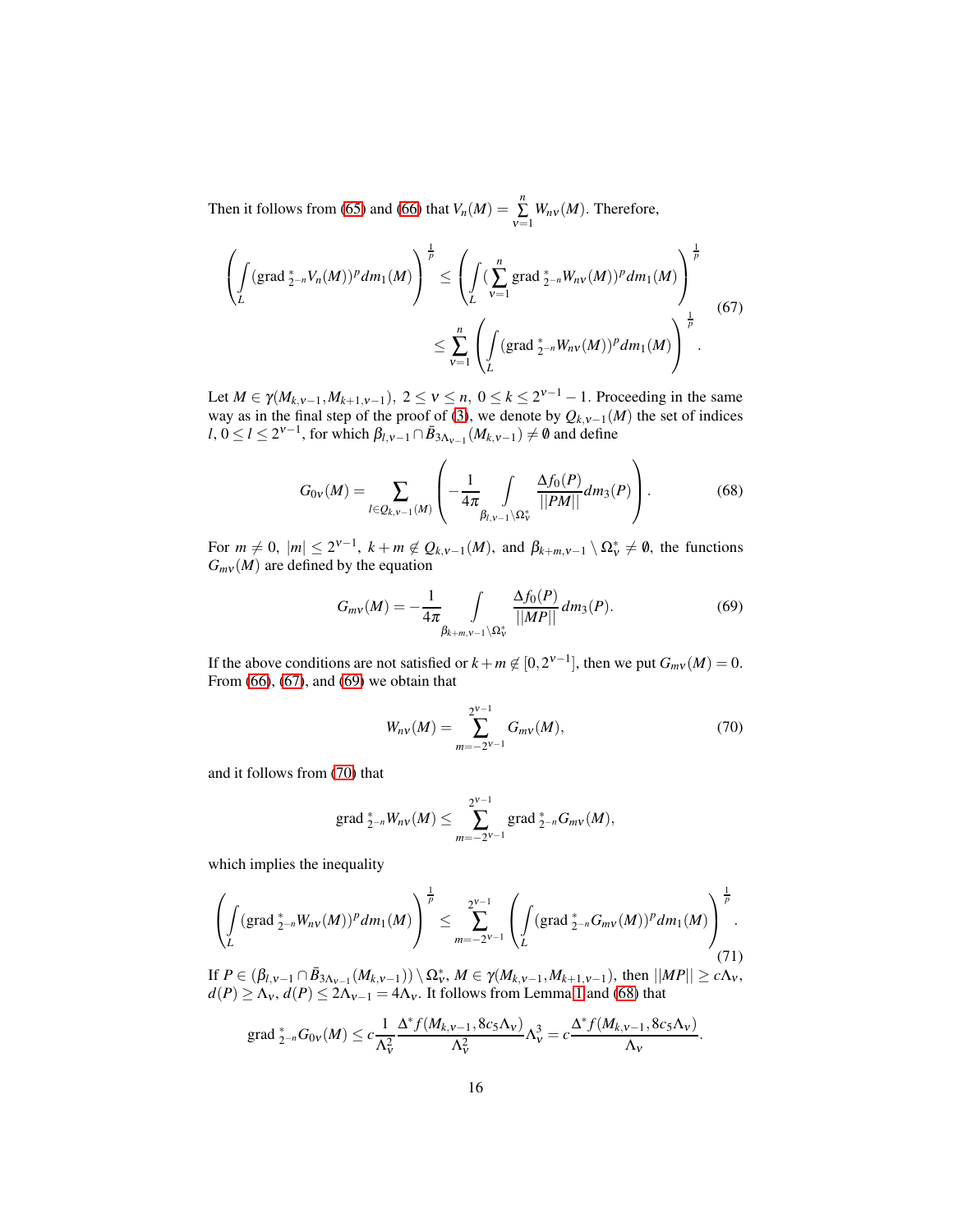Therefore,

<span id="page-16-2"></span>
$$
\left(\int_{L} (\operatorname{grad}^*_{2^{-n}} G_{0V}(M))^p dm_1(M)\right)^{\frac{1}{p}}\n\leq \frac{c}{\Lambda_V} \left(\int_{L} (\Delta^* f(M, 10c_5 \Lambda_V))^p dm_1(M)\right)^{\frac{1}{p}} \leq c2^{V(1-\alpha)}.
$$
\n(72)

If  $G_m(M) \neq 0$ ,  $m \neq 0$ , then for  $P \in \beta_{k+m,\nu-1} \setminus \Omega_{\nu}^*$  we have  $d(P) \geq \Lambda_{\nu}$ ,  $|MP| \geq c|m|\Lambda_{\nu}$ ,  $d(P) \leq 4\Lambda_v$ . Again by [\(69\)](#page-15-1) and Lemma [1](#page-4-4) we get

grad 
$$
\frac{*}{2}V G_{mv}(M) \le c \frac{1}{m^2 \Lambda_v^2} \frac{\Delta^* f(M_{k+m,v-1}, 8c_5 \Lambda_V)}{\Lambda_v^2} \Lambda_v^3 = c \frac{\Delta^* f(M_{k+m,v-1}, 8c_5 \Lambda_V)}{m^2 \Lambda_v} \tag{73}
$$

From [\(73\)](#page-16-1) we obtain the estimate

<span id="page-16-3"></span><span id="page-16-1"></span>
$$
\left(\int_{L} (\operatorname{grad}^*_{2^{-n}} G_{m\nu}(M))^p dm_1(M)\right)^{\frac{1}{p}}\n\leq c \frac{1}{m^2 \Lambda_{\nu}} \left(\int_{L} (\Delta^* f(M, 10c_5 \Lambda_{\nu}))^p dm_1(M)\right)^{\frac{1}{p}}\n\leq c \frac{1}{m^2} 2^{\nu(1-\alpha)}.
$$
\n(74)

From [\(71\)](#page-15-4), [\(72\)](#page-16-2), and [\(74\)](#page-16-3) we see that

$$
\left(\int_{L} (\operatorname{grad}^*_{2^{-n}} W_{n\nu}(M))^p dm_1(M)\right)^{\frac{1}{p}} \le c\left(2^{\nu(1-\alpha)} + \sum_{m=1}^{2^{\nu-1}} \frac{1}{m^2} 2^{\nu(1-\alpha)}\right) \le c2^{\nu(1-\alpha)}.
$$
\n(75)

Now [\(67\)](#page-15-0) and [\(75\)](#page-16-4) imply the inequality

<span id="page-16-4"></span>
$$
\left(\int_{L} (\text{grad }_{2^{-n}}^{*} V_{n}(M))^{p} dm_{1}(M)\right)^{\frac{1}{p}} \leq c \sum_{\nu=1}^{n} 2^{\nu(1-\alpha)} \leq c 2^{n(1-\alpha)},
$$

85 which is equivalent to [\(65\)](#page-14-2). Lemma [5](#page-14-4) is proved. Inequality [4](#page-2-4) follows from the equality  $v_{2^{-n}}(M) = V_n(M) + U_n(M)$  and Lemmas [4](#page-2-4) and [5.](#page-3-2) Theorem [1](#page-2-1) is proved.

# <span id="page-16-0"></span>7. Conclusion

It is of interest to find out whether Theorem 1 is true for the entire class  $\Lambda_p^{\alpha}$  under the condition  $0 < \alpha < 1$ ,  $p > 1/\alpha$ .